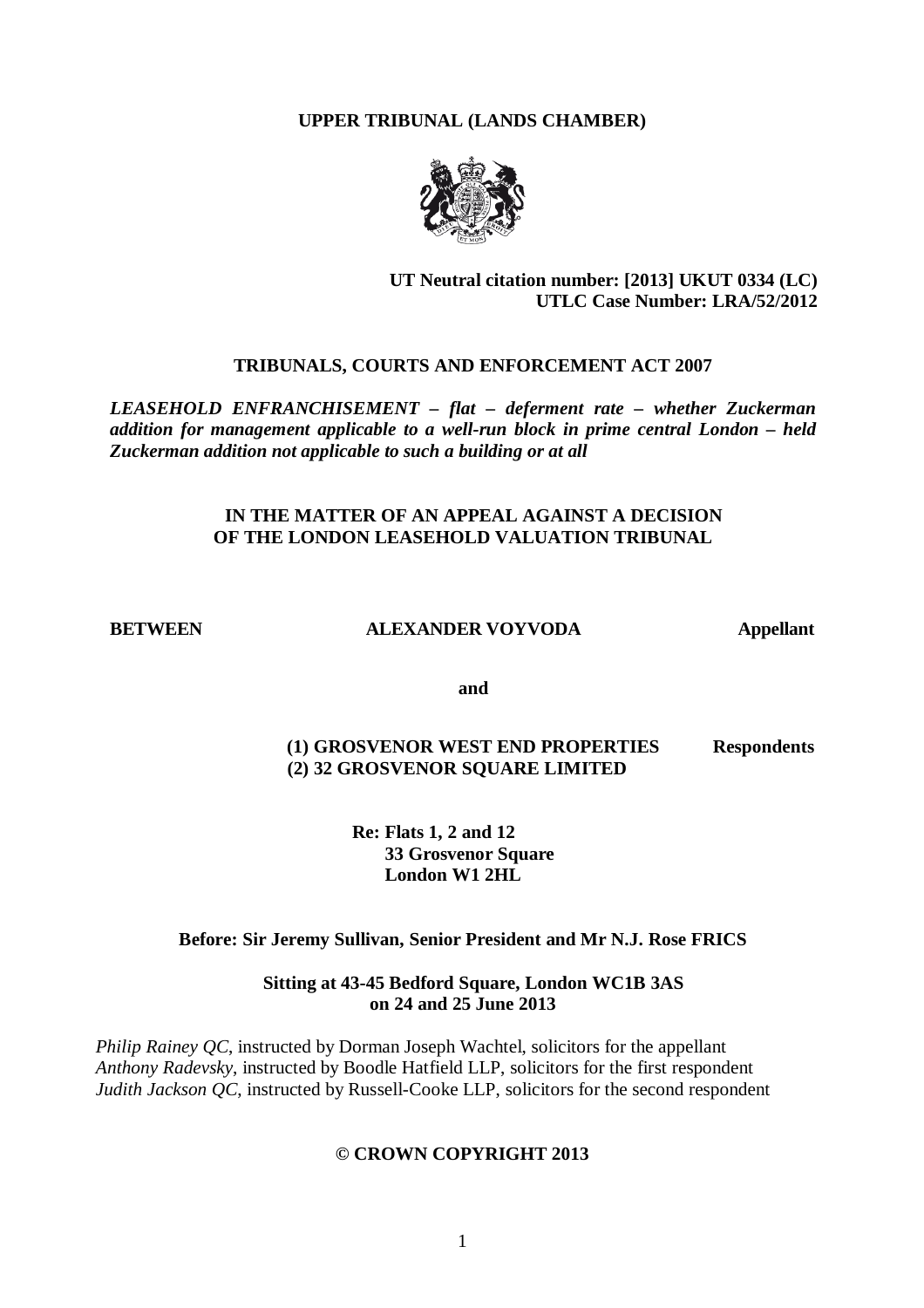The following cases are referred to in this decision:

*Cadogan v Sportelli* [2007] 1 EGLR 153 *Cadogan v Sportelli* [2008] 1WLR 2142 *Zuckerman v Calthorpe Estate* [2011] L&TR12(UT) *City and Country Properties Ltd v Yeats* [2012] UKUT 227 (LC) *Daejan Investments Ltd v Benson* [2011] L&TR14 *Daejan Investments Ltd v Benson* [2013] 1 WLR 854 (SC) *Garside v RFYC Ltd and Maunder Taylor* [2011] UKUT 367 (LC) *London Borough of Camden and The Leaseholders of 37 flats at 30-40 Grafton Way*  LRX/185/2006) LT *Phillips v Francis* [2013] 13 EG76 (Ch.D) *Sportelli [2008] 1WLR 2142*

The following cases were also cited:

*Sportelli* [2007] EWCA Civ 1042 *Re Lethaby* [2011] UKUT 86 (LC) *Kutchukian v John Lyon* [2013] 2 P & CR 3 (CA) *Culley v Daejan Properties Ltd* [2009] UKUT 168 (LC) *Kleinwort Benson v Lincoln City Council* [1999] 2 AC 349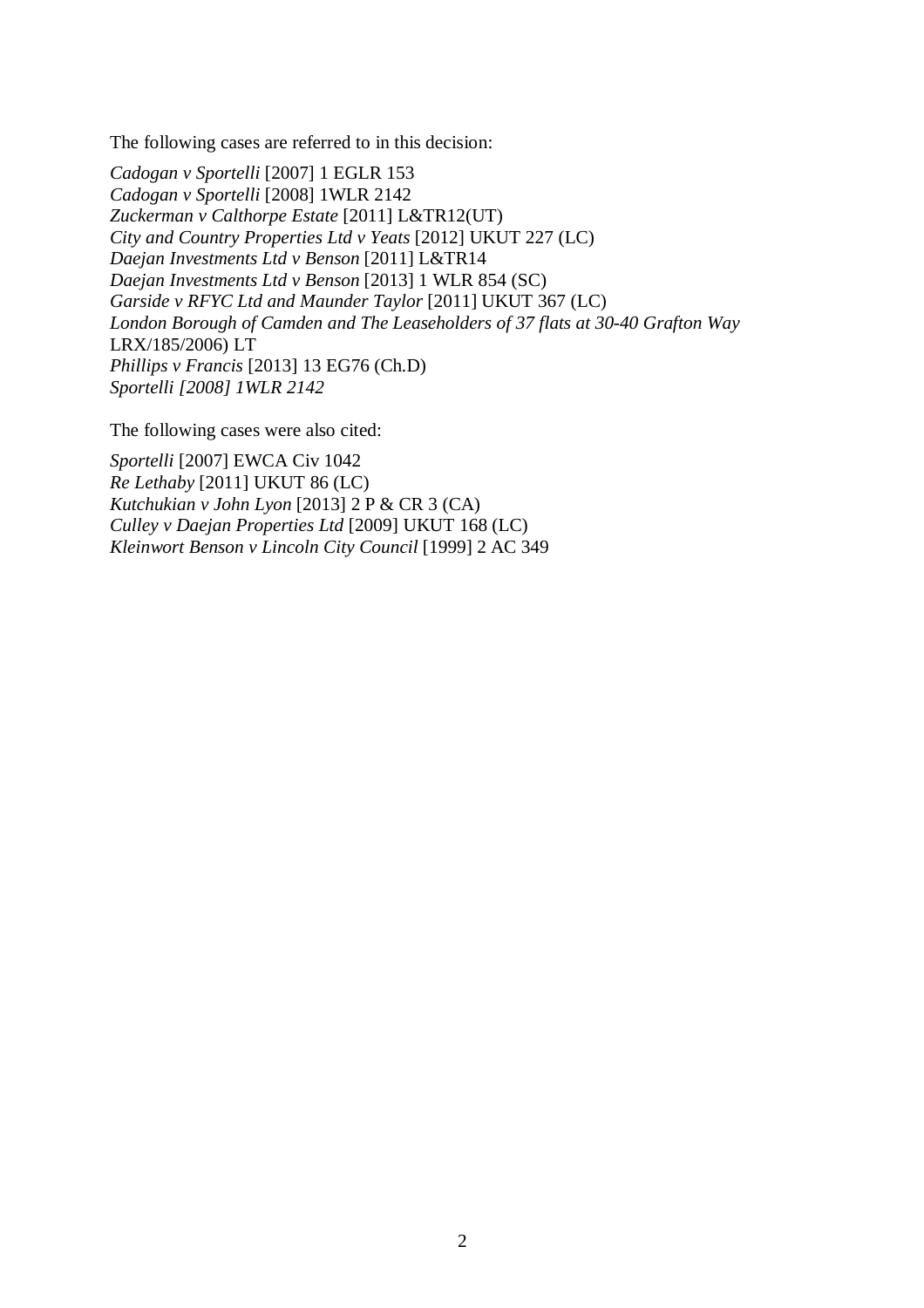## **DECISION**

#### **Introduction**

1. This is an appeal, by way of rehearing, against the decision of the London Leasehold Valuation Tribunal (the LVT) by which, under section 48 of the Leasehold Reform, Housing and Urban Development Act 1993 (the 1993 Act), it determined the terms of acquisition of a new lease of a flat known as Flats 1, 2 and 12, 33 Grosvenor Square, London, W1 (the appeal property). All the terms of the lease apart from the premium payable were agreed during the course of the LVT hearing. The LVT determined the premium payable as £4,641,650, of which £1,259,950 was payable to Grosvenor West End Properties, the competent landlord (GWEP) and £3,381,700 to 32 Grosvenor Square Limited, the intermediate landlord (32GSL).

2. The appeal, for which permission was granted by the former President, George Bartlett QC, is concerned with only one aspect of the LVT's decision. The appellant leaseholder, Mr Alexander Voyvoda, contends that the LVT was wrong to find that, when valuing 32GSL's reversion in what is agreed to be a well run block of flats in prime central London, the 0.25% uplift for flats to the generic deferment rate of 4.75%, made by the Lands Tribunal in *Cadogan v Sportelli* [2007] 1 EGLR 153, should not be increased by a further 0.25% to reflect management risks in addition to those considered in *Sportelli*.

3. It is agreed that the deferment rate of 5% used by the LVT to value GWEP's long leasehold interest is correct. The parties also accept the LVT's decision to add 0.5% to that rate to reflect the fact that 32GSL's reversion is to a mid-term lease rather than a freehold or very long lease. The further uplift of 0.25% for additional management risks, which is proposed by the appellant and resisted by the respondents, was referred to throughout as the *Zuckerman addition* after the decision of the Upper Tribunal in *Zuckerman v Calthorpe Estate*  [2011] L & TR12 (UT)*.* We shall do the same.

4. The appellant served the initial notice under section 42 of the 1993 Act on 30 April 2010, which is the valuation date.

5. Mr Philip Rainey QC appeared for the appellant and called expert evidence from Mr Peter Beckett FRICS of Beckett and Kay. Counsel for GWEP, Mr Anthony Radevsky, called expert evidence from Mr Julian Clark BSc, MRICS of Gerald Eve LLP and factual evidence from Mr Simon Elmer, currently operations director and the location director for Eaton Square on the Grosvenor Estate. Ms Judith Jackson QC, appearing for 32GSL, called expert evidence from Mr Robert Orr-Ewing of Knight Frank LLP.

6. It was not suggested that it would assist us to visit the appeal property and we have not done so.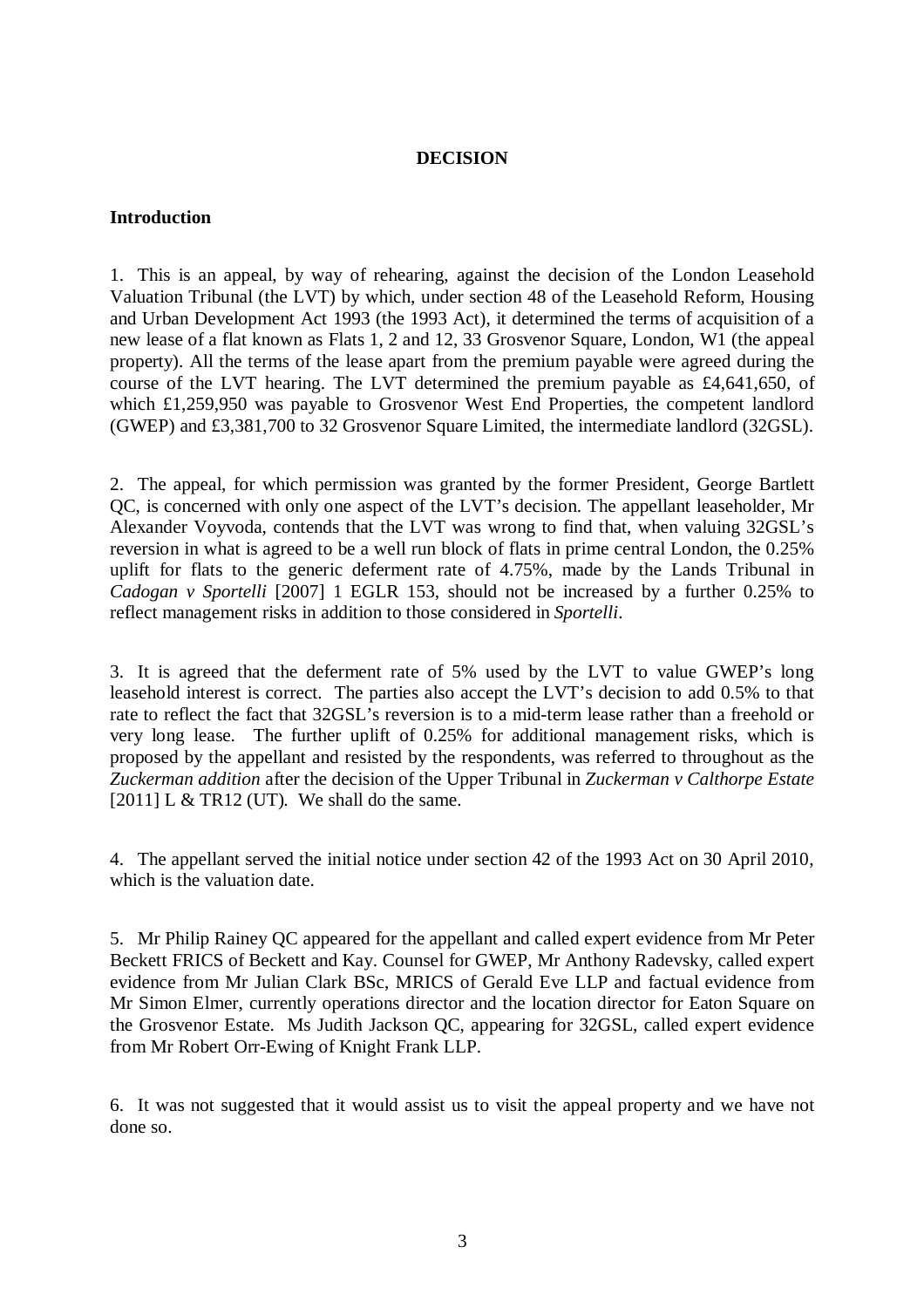## **The facts**

7. In the light of an agreed statement and the evidence we find the following facts.

8. 33 Grosvenor Square (the building) is situated in the south west corner of Grosvenor Square. It is fronted by Grosvenor Square on the short north side, South Audley Street on the long east side, Reeves Mews on the short south side and by neighbouring properties on the long west side. It is a purpose built block of flats dating from the 1950s, with car parking on the lower ground floor, two commercial units on the ground floor and residential units from the first to seventh floors. The property has a porter, four lifts and storerooms on the sixth floor. The main pedestrian access is from South Audley Street. The garage access is from Reeves Mews.

9. The appeal property is arranged as one flat, but the entrance for each individual flat is marked with the flat number. The gross internal areas are as follows:

| Flat 1  | $1,862$ sq. ft.      |
|---------|----------------------|
| Flat 2  | $1,208$ sq. ft.      |
| Flat 12 | <u>1,427 sq. ft.</u> |
|         | 4,497 sq. ft.        |

10. The accommodation is currently arranged as four bedrooms, three bathrooms, four shower rooms, a WC, a kitchen, a kitchenette, a utility room, a staff bedroom, a staff room, two reception rooms, a dining room, a media room, a study, a gym and a library. There are three balconies (not demised) and three storerooms (Nos 11, 12 and 19) on the sixth floor.

11. The flats were originally let as individual units, but have since been combined.

12. The underlease of each flat grants the right to park one car in the basement garage.

13. At the valuation date the unexpired terms of each of the three underleases were as follows:

| Flat 1, box room No 11  | $-$                      | $15.09$ years |
|-------------------------|--------------------------|---------------|
| Flat 2, box room No 19  | $\overline{\phantom{0}}$ | $13.83$ years |
| Flat 12, box room No 15 | $\overline{\phantom{0}}$ | $16.06$ years |

14. Each lease reserved a ground rent of £50 per annum.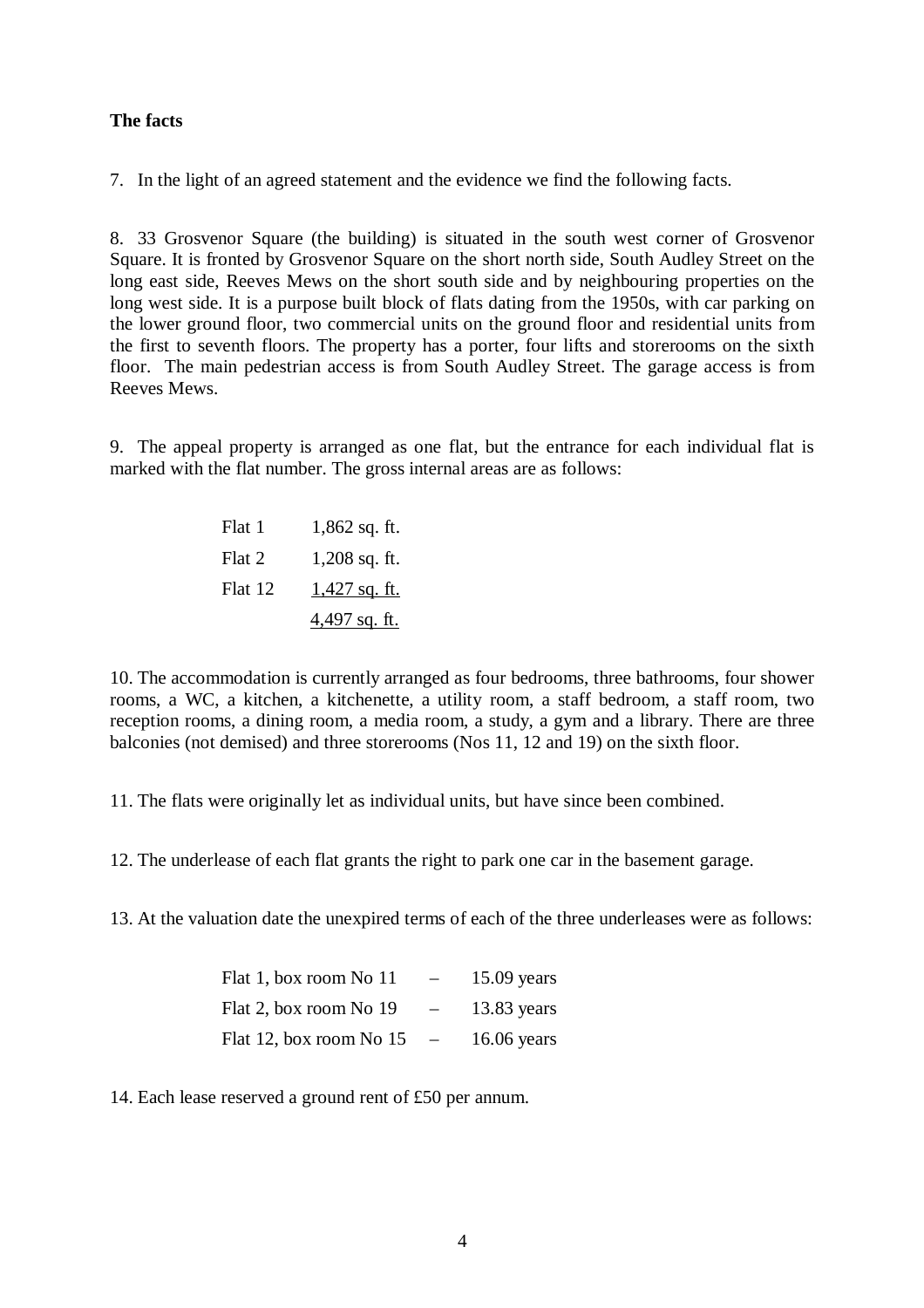15. GWEP holds a lease of the building, and further land closer to Grosvenor Square, with an unexpired term at the valuation date of about 173.9 years. The ground rent reserved under this lease is nil.

16. 32GSL holds a lease of the building, and further land closer to Grosvenor Square, with an unexpired term at the valuation date of about 47.15 years. The rent payable is £7,500 per annum, fixed for the duration of the term.

17. On 13 January 1977 a licence was granted permitting the three flats to be combined for the remaining terms of the underleases. Clause 3(iv) of the licence calls for the reinstatement of the original separate flats on expiry of the underlease of flat 2 unless the licensee is released from this obligation by 32GSL.

18. There is a defect in the underleases. It has been agreed that the resultant service charge deficit should be capitalised at £35,592, which figure should be deducted from the value of 32GSL's current interest.

## **Evidence of Mr Beckett**

19. In his expert report dated 31 October 2012, Mr Beckett observed that the LVT decision was given without the benefit of the decision in *City and Country Properties Ltd v Yeats* [2012] UKUT 227 (LC), in which the Upper Tribunal gave guidance on the matters to be taken into account when choosing the deferment rate in connection with the enfranchisement of flats. *Yeats* endorsed the *Zuckerman* addition of 0.25% to reflect the more onerous service charge regime which was not considered in *Sportelli*, subject to the following qualification (para 46(3)):

"However if there exists clear evidence showing that the purchaser of the freehold reversion would realise, upon the facts of the particular case, that it was extremely improbable that, as freeholder, it would ever become burdened with any responsibility of management, then this evidence may well be sufficient to displace this additional 0.25% (such that only the extra 0.25% as allowed in *Sportelli* should be added.)"

20. Mr Beckett concluded that the "normal" upward adjustment to the *Sportelli* generic rate in the case of flats was now 0.5%, but there would be exceptions to that uplift as indicated in para 46(3) of *Yeats*. Such exceptions would only arise if special and unusual circumstances were identified.

21. Mr Beckett said that his firm was reluctant to accept instructions to manage owner occupied blocks of flats. The reason was that in practice it was extremely difficult to comply with the multiple rules and regulations governing service charges.

22. Firstly, there was the lease, which could often be complex and ambiguous, or leave gaps in what should be a complete service charge system.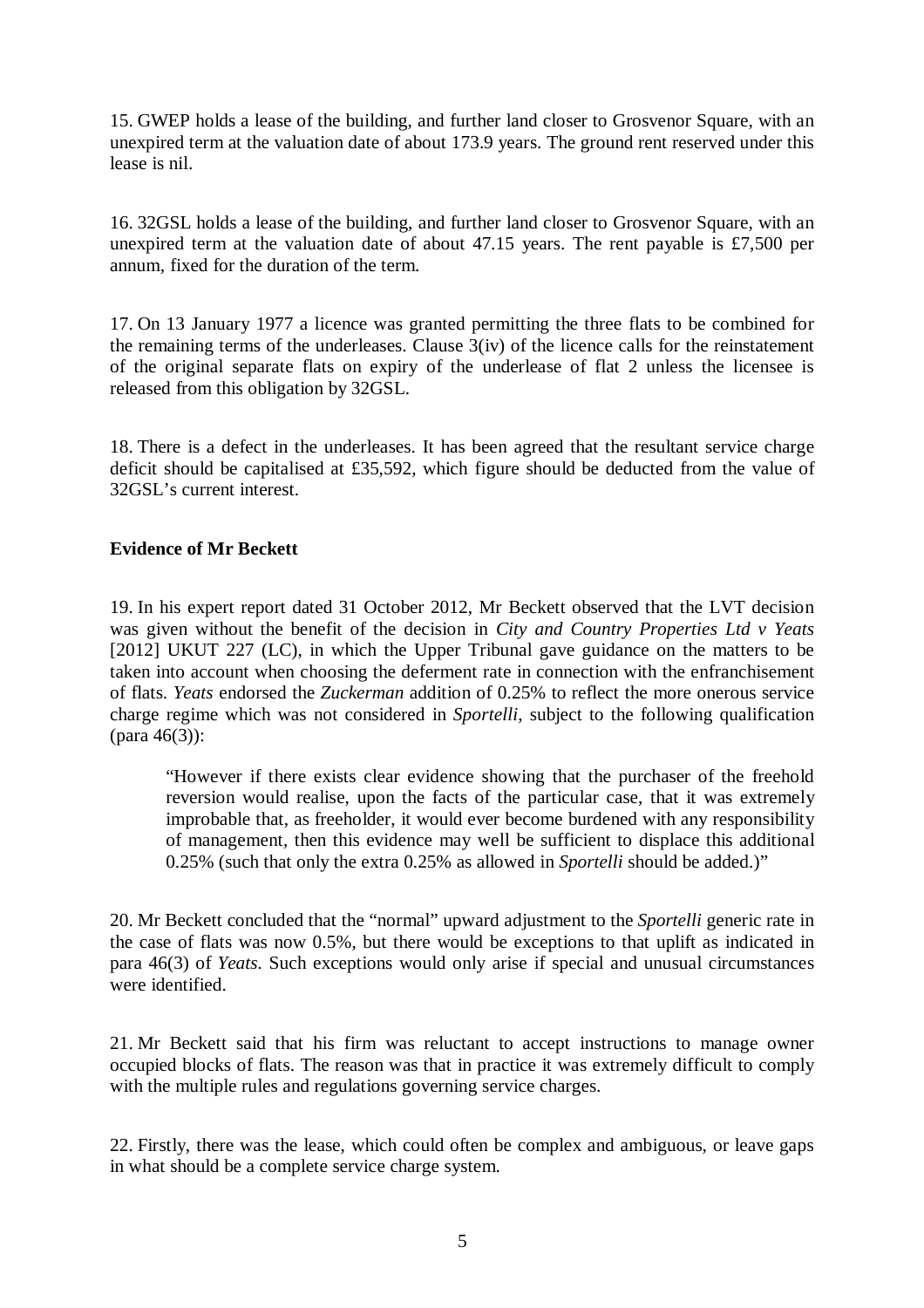23. Secondly, there were the original provisions in the Landlord and Tenant Act 1985 relating to the reasonableness of service charges. It was not always easy to say of a given service charge item that the LVT would regard it as reasonable. The option of finding out in advance whether the LVT would find it reasonable was unattractive, in terms of cost and delay.

24. Thirdly, there were the consultation requirements of the Commonhold and Leasehold Reform Act 2002. These were highly technical, with severe penalties for understandable and, in the long run, unavoidable errors. An example was the Court of Appeal judgment in *Daejan Investments Ltd v Benson* [2011] L&TR14, the effect of which was that substantial sums expended on particular repairs became largely irrecoverable because of a breach by the landlord of the consultation rules in The Service Charges (Consultation Requirements) (England) Regulations 2003.

25. In the view of his firm (which Mr Beckett accepted was not universally shared), the risk of making errors during the consultation process was too great when set against the relatively modest fee levels that managing agents could command for such work.

26. Mr Beckett recognised that both *Zuckerman* and *Yeats* related to properties outside the Prime Central London area (PCL). But, he said, PCL was not a place where service charge disputes were unknown. He produced details of some such disputes which had resulted in hearings before the LVT. Although he had only carried out limited investigations, he considered it likely that there had been more service charge disputes in PCL in 2010 than there had been in Birmingham in 2007 (*Zuckerman* related to a block of flats in Edgbaston, valued as at 2007). Lessees of valuable flats in PCL were financially capable of, and willing to pursue, service charge disputes before the LVT. Moreover, service charge applications heard by the LVT only reflected a small proportion of the problems which managing agents had to face. Some of them were settled without an application to the tribunal; some errors were not noticed by the parties concerned; and some were listed but did not come to a hearing. The purchaser of the freehold interest in a block of flats was potentially exposed to all these problems. He would adjust for that risk by increasing the deferment rate.

27. Mr Beckett accepted that a prudent purchaser of a property investment would pay a price which reflected the assumption that he was competent to manage the risks to which he would be exposed on acquiring that investment. It was reasonable to assume that those risks could be managed, but they could not be eliminated. The more risky the situation, the higher the deferment rate. If there was a risk of special problems arising from the management of blocks of flats, it must be reflected in the higher deferment rate that the Upper Tribunal had set.

28. As for the suggestion that the investor would be able to recover any lost service charges from his managing agents, Mr Beckett made the following points. It was not certain that a court would find that a managing agent who failed to cope with an issue which arose in an area which was "ferociously complicated", was negligent; in cases of particular difficulty a managing agent would reasonably insist on obtaining his clients' instructions before proceeding with a particular course of action; in many cases service charges could not be recovered from recalcitrant tenants without applications to both the LVT and the court and landlords were often understandably reluctant to go down that route; the managing agent would insist that his contractual relationship left much risk with the landlord client.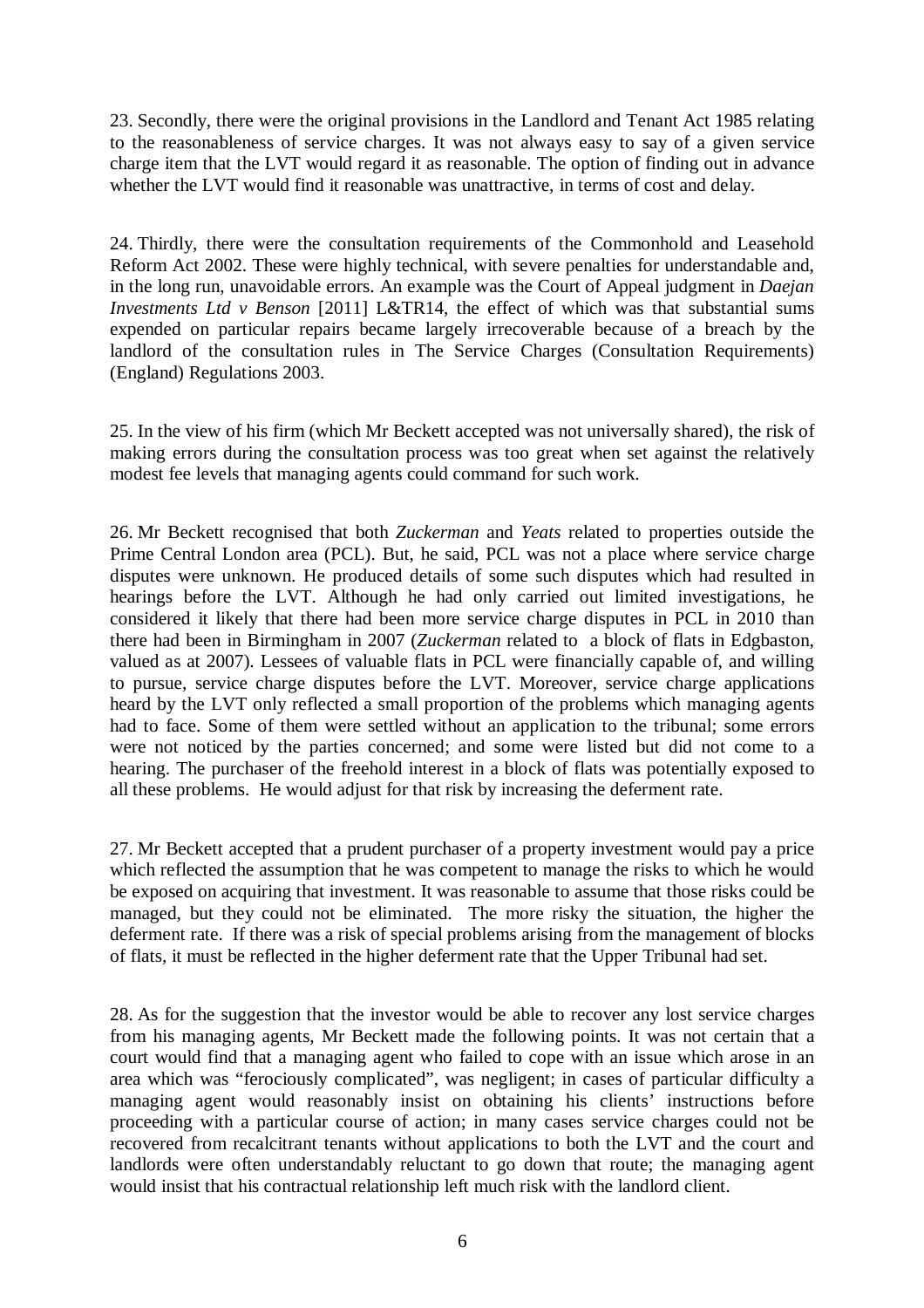29. Mr Beckett also suggested that managing agents adopted a conservative approach to their duties as the regulations became ever more onerous and risky. Rather than carrying out works of improvement – or even major repair works – managing agents would tend only to carry out works which they were forced to do. The long term effect would be that, in blocks in PCL where owner occupiers were inclined to carry out substantial works of improvement and modernisation to their flats, the relatively poor standard of the exterior and common parts would reduce the value of the reversion.

30. Mr Beckett said that, in contrast to GWEP's headlease, which was protected by 32GSL's very valuable lease until it expired, the latter was not protected from service charge disputes at all. So far from it being "extremely improbable" that it would encounter service charge problems, 32GSL could expect to encounter them regularly throughout the unexpired term of its lease. In the light of the Upper Tribunal's guidance in *Yeats*, it must follow that a *Zuckerman* addition to the deferment rate should be applied to this reversion. The location of the building in PCL would not protect it from such problems.

31. During the course of his examination in chief Mr Beckett was asked to comment on the significance of the Supreme Court judgment which overturned the judgment of the Court of Appeal in *Daejan* and was handed down on 6 March 2013 [2013] 1WLR 854. He replied that a particular item of risk to the landlord had been removed as a result of that judgment He had not considered that the previous position had been of vital significance, however. It was an example of the problems which resulted from the 2003 Regulations, most of which still remained. Whereas *Daejan* had improved the position, the judgment of the Chancellor in *Phillips v Francis* [2013] 13 EG 76 (Ch. D), which apparently meant that a landlord was required to consult on any item of works, however small, had made it worse. So had the Upper Tribunal decision in *Garside v RFYC Ltd and Maunder Taylor* [2011] UKUT 367 (LC), which suggested that a decision to carry out works and charge for them in a particular service charge year rather than spread the cost over several years might not be reasonable. Buyers of property investments were "nervous birds". The risks of investing in owner occupied blocks of flats were significantly greater than what they had been thought to be in *Sportelli* such as to justify an addition of a further 0.25% to the deferment rate.

## **Evidence of Mr Orr-Ewing**

32. In his expert report dated 20 November 2012 Mr Orr-Ewing, like Mr Beckett, referred to the decisions in *Zuckerman* and *Yeats*. He said that, whenever the Upper Tribunal had differentiated between factors affecting the vacant possession value and adjustments to the generic deferment rate, there was a distinction between areas of low capital values and poor management and areas of high capital values which tended to command good and professional management. In a well-run block in PCL landlords would generally appoint competent and professional managing agents. It was in the interests of landlords and tenants to keep the blocks maintained, thereby enhancing the capital values of their respective investments.

33. Both *Zuckerman* and *Yeats* concerned blocks outside London. In paras 44 and 45 of *Yeats*, the Upper Tribunal made the point that *Daejan* had been decided in November 2009 by the Upper Tribunal (four months before the valuation date in *Yeats*) and that this decision had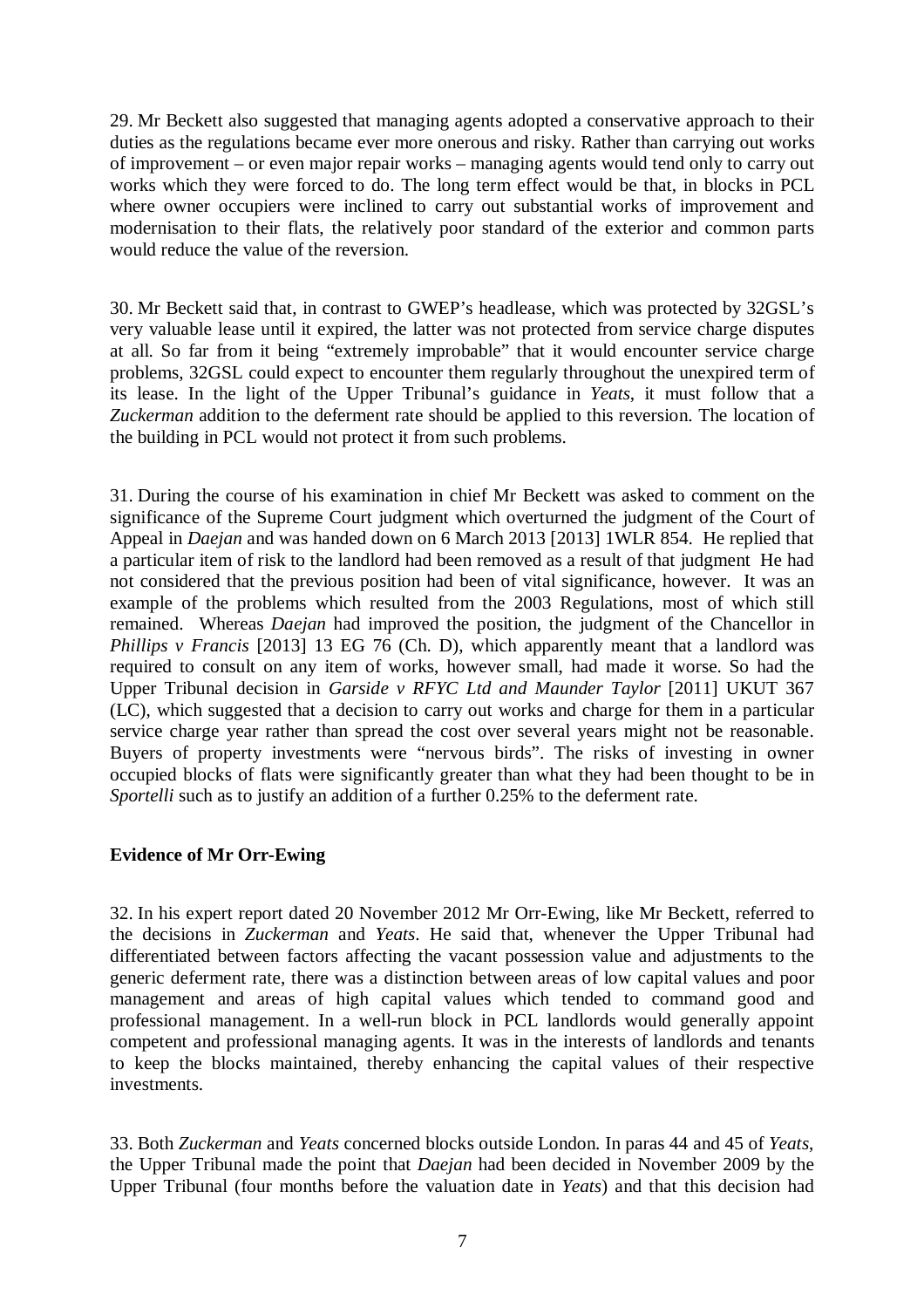raised the market's perception of the impact of the 2003 Regulations. This was the factor which in their view justified increasing the 0.25% management addition for flats in *Sportelli* (where the valuation dates were between December 2003 and July 2005) to 0.5%.

34. In *Daejan*, the property was a mixed use building in Muswell Hill and the landlord's failure to comply with the 2003 Regulations was very serious. This failure had caused the tenants substantial prejudice because they were deprived of being consulted upon the estimates obtained for major works. The effect of such failure to observe the 2003 Regulations meant that the landlord was unable to recover the service charge beyond £250 per tenant and was therefore seriously out of pocket. The management company was the landlord's own company.

35. As in *Yeats,* the valuation date in the present case was shortly after the date of the Upper Tribunal's decision in *Daejan*. Nevertheless, Mr Orr-Ewing did not agree that an investor would consider that the risks associated with managing a block in PCL were twice as great as the market had considered them to be in September 2006 when *Sportelli* was decided in the Lands Tribunal (Mr Orr-Ewing noted that the Tribunal in *Sportelli* did not consider that any fine-tuning below 0.25% was justified). On the contrary, *Daejan* would have operated to draw the investor's attention to the need to engage good managing agents who would have in mind the importance of complying with the 2003 Regulations.

36. Further, in PCL, the capital values were very high and the management costs modest in relation to those values. Mr Orr-Ewing said that he had had quite a lot of experience of investors buying reversions (both individual flats and blocks) in PCL. His experience was that they were motivated by the prospect of capital appreciation and management of the building was not an adverse consideration. In PCL there was a well-developed section of the property industry which was set up especially for the purpose of managing residential blocks. If the hypothetical purchaser were to argue for such a deduction, the response of the hypothetical vendor would be that the answer lay in the purchaser's own hands, namely to appoint competent managing agents. Mr Orr-Ewing asked rhetorically why the hypothetical vendor should agree to discount the price to reflect the future failure of the incoming purchaser to comply with the 2003 Regulations. If the purchaser employed a firm like Knight Frank he could be confident that the managing agent would know what it was doing. If, contrary to expectations, it made an error, the agent would risk being sued by its client and have to make recompense. Mr Orr-Ewing said he had made enquiries of his colleagues who were responsible for managing two large estates and many individual blocks. They had told him that they had put in place procedures to ensure that the 2003 Regulations were complied with. He had ascertained that no claims had been made against Knight Frank during the last six years in respect of a failure to comply with the 2003 Regulations. All the main managing agents carried substantial professional indemnity insurance. In PCL, therefore, in the absence of clear evidence to the contrary, he did not agree that as at April 2010 (a) the market would have had a reasonable expectation that mistakes would be made by managing agents in PCL, such that (b) the 2003 Regulations were not complied with in such a way as to result in substantial prejudice to the tenants and (c) that the landlord would be left substantially out of pocket.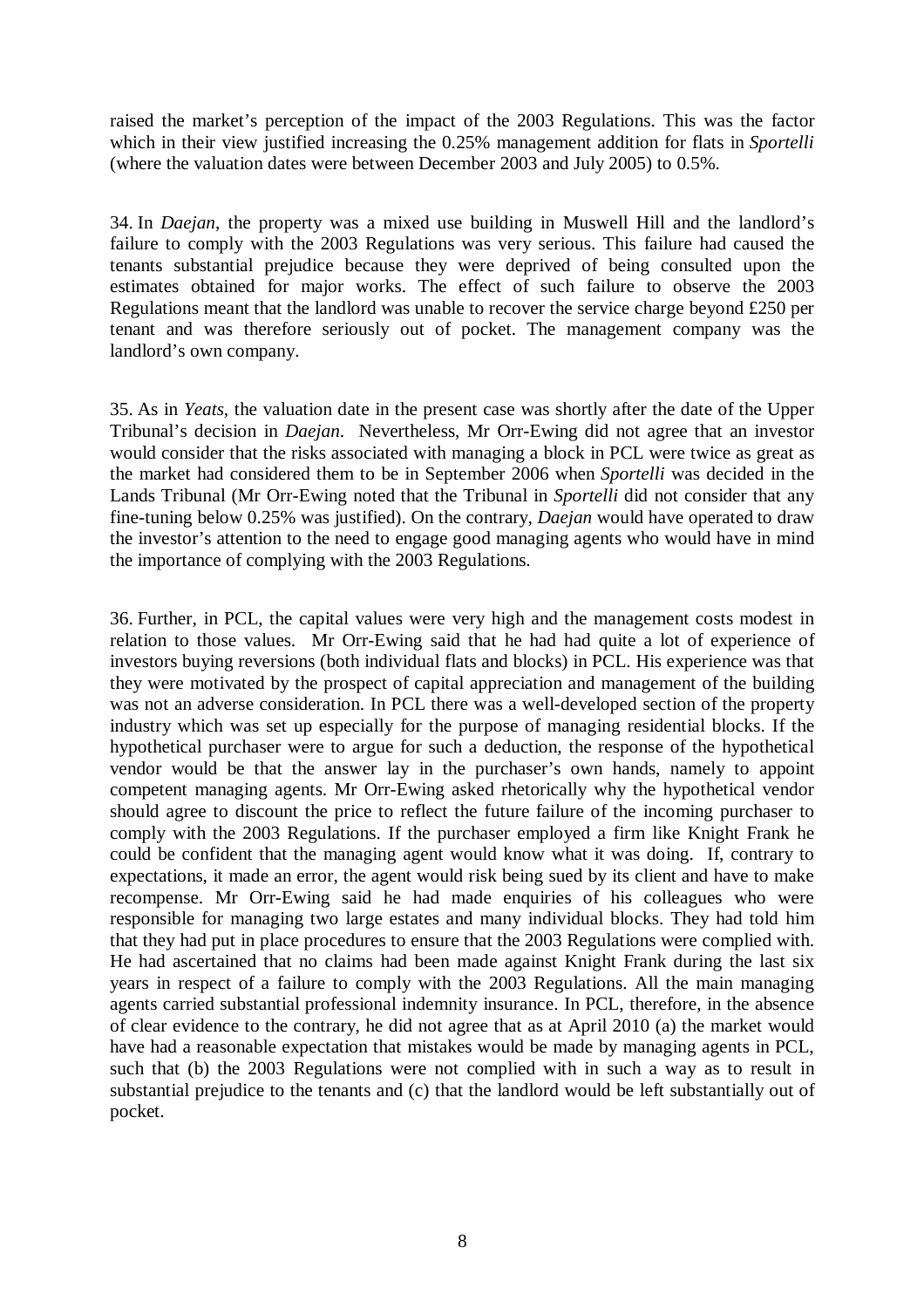37. Mr Orr-Ewing therefore considered that a deferment rate of 5.5% for 32GSL's leasehold interest was appropriate.

38. Asked in evidence in chief to comment on the Supreme Court judgment in *Daejan,* Mr Orr-Ewing said that the effect of failure to comply with the 2003 Regulations was now much less draconian than had been previously thought. This fortified his view that it was not necessary to make an allowance for management difficulties beyond the 0.25% determined in *Sportelli*.

## **Evidence of Mr Elmer**

39. Mr Elmer said in his witness statement dated 21 November 2012 that, through its service centre, the Grosvenor Estate directly managed approximately 450 properties across the London estate that were subject to some form of service charge payment. The amount spent on the delivery of services in Eaton Square alone was approximately £3 million per annum. In Mr Elmer's opinion the 2003 Regulations had proved to be a force for good. The setting down in the Regulations of requirements as to better communication, consultation and transparent reporting had encouraged landlords to be more responsive and responsible, resulting in better relationships between landlord and tenant. This was advantageous to the landlord, because it created a property in which it was more desirable for tenants to live.

40. Mr Elmer estimated that, over the last ten years, Grosvenor had only received approximately ten accusations from its tenants of non-compliance with the 2003 Regulations. Only one of these complaints had been the subject of proceedings before an LVT and that was determined in favour of Grosvenor. To the extent that any of the remaining complaints were of any substance, the parties had been able to resolve the disputes amicably.

41. Mr Elmer said that Grosvenor had found compliance with the 2003 Regulations to be straightforward. It had, relatively easily, put in place standard documentation to enable clear communication with its tenants. It had also introduced standard procedures, such as a policy that the 24/7 service desk team dealing with the management of properties on the London estate was not permitted to authorise any payment in the discharge of services exceeding £250 without referring the matter to a more senior member of the team.

42. In the course of cross examination Mr Elmer accepted that he did not know the details of the settlements which had been reached with tenants who had alleged non-compliance with the 2003 Regulations, and that the standard documentation which Grosvenor had put in place "only scratches the surface of complying with the Regulations". Mr Elmer said that he was aware of the judgment in *Philips v Francis*. There was an outstanding application for permission to appeal to the Court of Appeal and Grosvenor would review its consultation procedures when the outcome of the appeal was known. He accepted that, if the Chancellor's judgment was upheld, the landlord's position would be more difficult.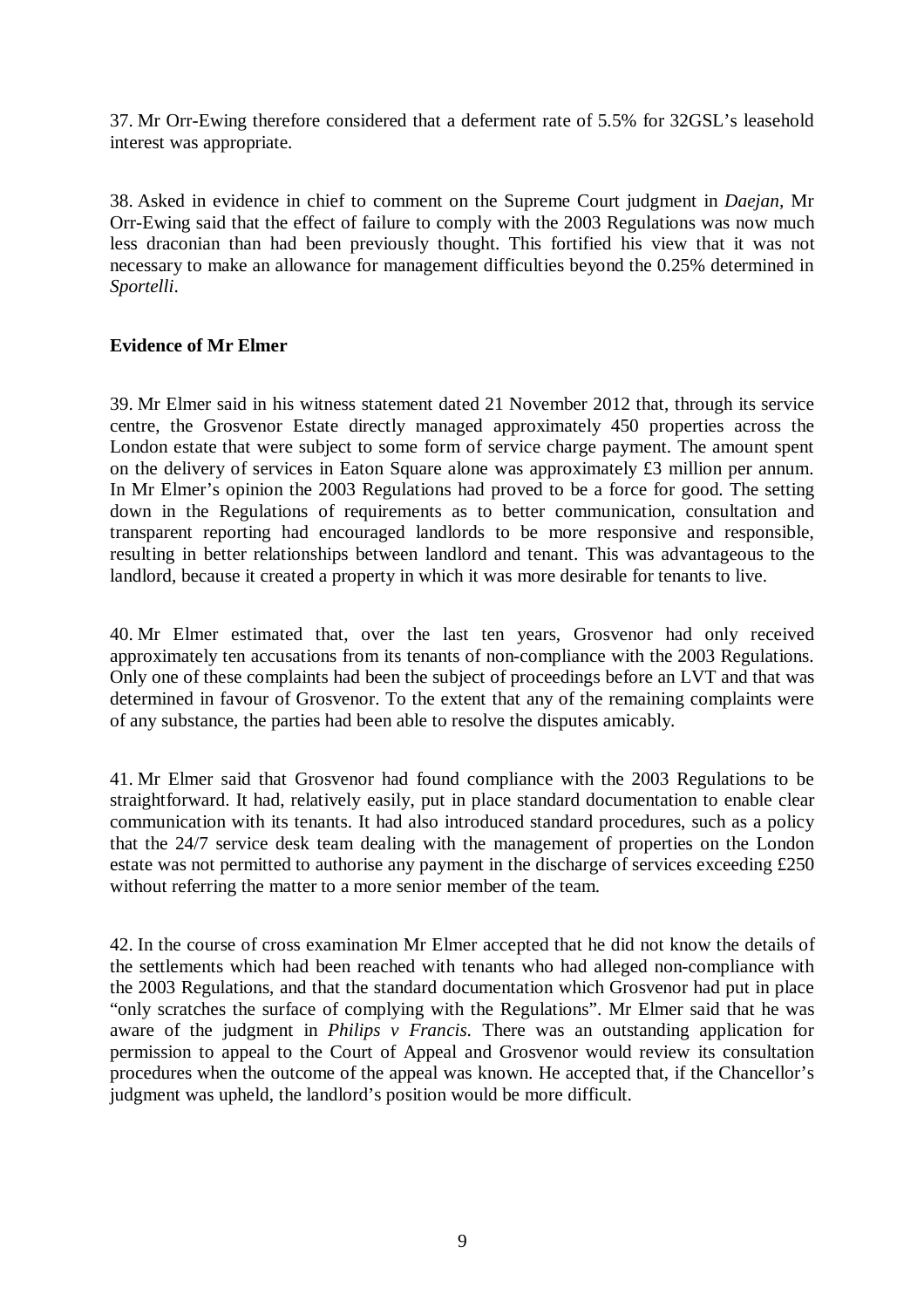## **Evidence of Mr Clark**

43. In his expert report dated 19 November 2012 Mr Clark pointed out that the value of each of the flats subject to the appeals in *Zuckerman* and *Yeats* were £158,000 as at 2007 and £125,000 as at March 2010 respectively. In his opinion different considerations applied to such comparatively low value flats than to the appeal property, where it was agreed that the extended lease value at 30 April 2010 was £9,254,826. Mr Clark did not think that the perceived additional risks attributable to the additional service charge regulations introduced in 2003 would have had any measurable adverse impact on the value of 32GSL's interest, such as to result in an increase in the deferment rate.

44. Mr Clark said of the appellant's case – that the *Zuckerman* addition should apply irrespective of location – that it presupposed that the cost/value relationship was the same everywhere. That could not be right. In *Zuckerman* the vacant possession values of the flats were in the region of £198 per square foot in 2007, compared to the range of £740 to £1,100 per square foot in the *Sportelli* appeals between 2003 and 2005. The agreed freehold value of the appeal property was £2,100 per square foot. Accepting that service charge levels were likely to be higher in PCL than elsewhere because of the greater range and sophistication of services provided and the higher maintenance and construction costs in London compared to the rest of the country, Mr Clark nevertheless considered that, relatively speaking, service charges for PCL properties were likely to represent a smaller proportion of the underlying value of the property than in the case of non-PCL properties. In *Zuckerman*, PCL values were shown to be 3.75 to 5.6 times the values in Edgbaston, even before accounting for the later valuation date for the Edgbaston appeals and there might have been some capital growth in the intervening period. He doubted whether the same relationship would apply when comparing service charge levels between the two locations. The valuation date in *Yeats* (March 2010) was only a few weeks before that in the current appeal. The floor area of the flat was not given in either the LVT or the UT decisions in *Yeats*, but in the LVT decision the flat was described as having a small living room, two very small bedrooms, a tiny kitchen with dated units and a small bathroom. Assuming that the flat had a floor area of circa 400 square feet the freehold value determined  $(\text{\textsterling}126,250)$  would equate to a unit value of  $\text{\textsterling}315$  per square foot, which was 6.67 times less than the freehold value of the subject flat.

45. In this case a 0.25% increase in the deferment rate above 5.5% would reduce the value of 32GSL's reversion by £86,541, representing 3.73% of the present value of the reversion before the adjustment for the service charge deficit  $(f2,317,993)$ . That was in effect applying a risk adjustment of just under 3.75% for the possibility that at some future date, prior to the reversion in 2026, 32GSL would fail to recover an element of its service charge expenditure because of a failure to comply with the regulations. In Mr Clark's view that was a very high risk adjustment, considering that *Sportelli* had decided that the same adjustment of 0.25% covered all the general risks associated with managing flats compared to houses. For instance, 32GSL covenanted to insure the building. A failure to have insured the building in the event of a fire or other disaster would be catastrophic, but the risk of not insuring the building or failing to comply with the insurance policy provisions such as to invalidate the insurance policy was the type of risk that was subsumed into the *Sportelli* uplift to the deferment rate for flats of 0.25%.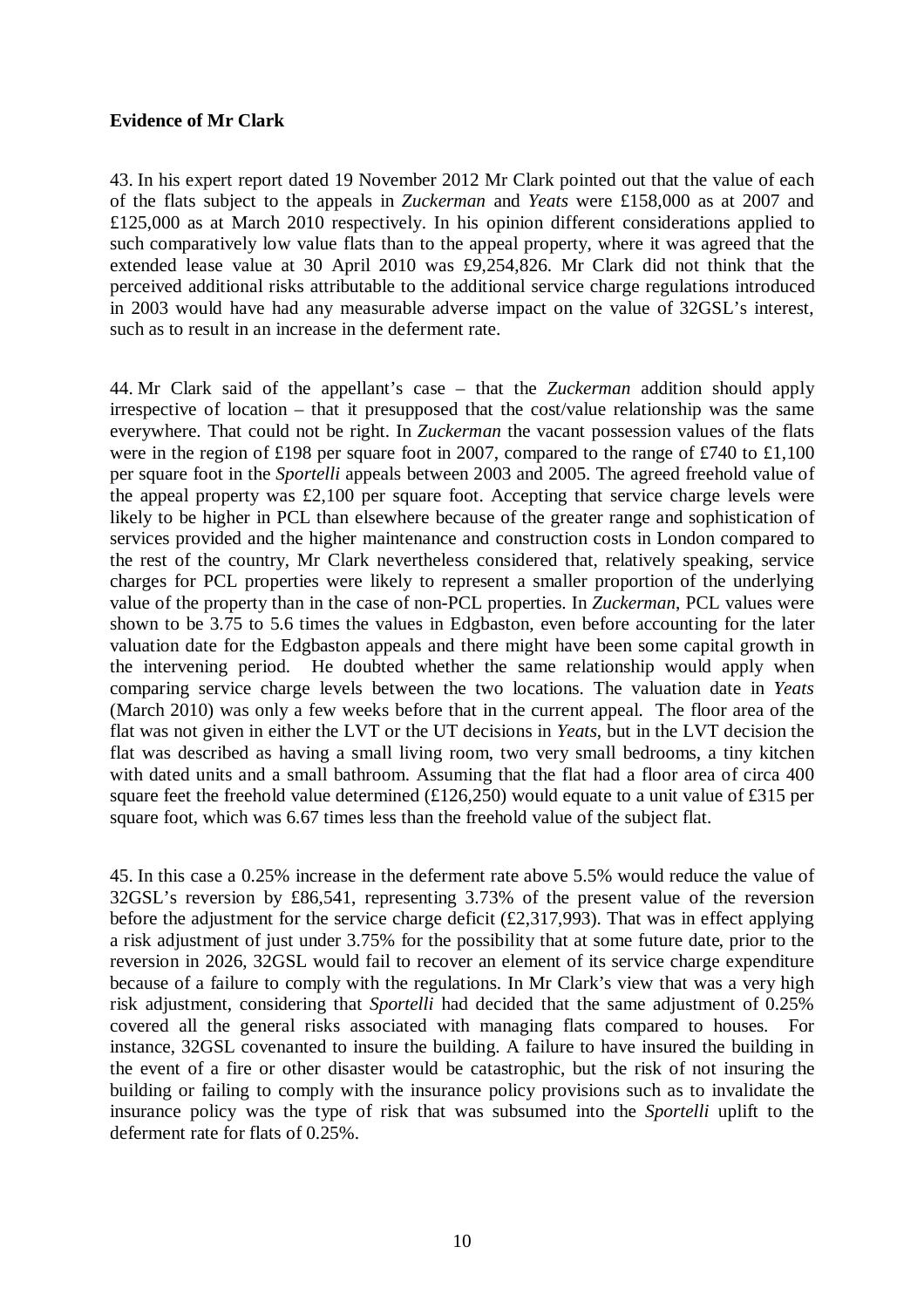46. Mr Clark said that investors in reversions in PCL properties, particularly large blocks of flats such as the building were generally sophisticated. Such PCL investors were well advised on the relevant regulations. They set up management systems and procedures to ensure that such matters as service charge regimes were properly resourced and managed in order to minimise the risk of non-recovery of service charge expenditure. It was likely that the class of investor who would bid for the landlord's interest in 33 Grosvenor Square would have been advised early on of the implications of the 2003 Regulations and would have had the management systems in place to accord with the regulations soon after they came into force. Certainly by the valuation date an investor would have been aware of the risks of not adhering to the regulations and would have sought to "manage out" the risks by imposing rigorous internal procedures and checks. If, unlike the Grosvenor Estate, the investor did not manage the property in-house, then it would appoint a firm of managing agents. It would be in the investor's interest to ensure that the appointed firm had the required systems in place to manage the investment in accordance with the regulations. It was also likely that the management contract would be drawn up so that the risk of a failure to adhere to the regulations would fall on the managing agent and not on the investor.

47. Mr Clark agreed with Mr Elmer's view that, although the 2003 Regulations were rigorous and failure to comply with them might result in the landlord suffering non-recoverable charges, they should not necessarily be seen as disadvantageous to the investor, since they had led to better communication between landlords and lessees and to greater transparency of service charges. Improved communication and relationships between lessees and the landlord could underpin the value of the landlord's interest.

48. In relation to the appeal property, there was already a specific adjustment built into the valuation which accounted for the intermediate leaseholder's inability to recover a significant portion of the service charge costs. The amount under this head apportioned to the appeal property was agreed at £4,100 per annum which, capitalised over the period to the reversion, was just under £35,600. That sum had been deducted from the value of 32GSL's reversion as a specific allowance. It represented 1.53% of the present value of 32GSL's reversion (£2,317,993) deferred at 5.5%.

49. Mr Clark made two further points. Firstly, as there was already a specific allowance in the valuation for the actual non-recoverability of certain service charge costs, it would be double counting to make any further allowance for risk such as by increasing the deferment rate. Applying the *Zuckerman* risk allowance would therefore be factoring in a risk of something not happening, whereas the agreed allowance already accounted for it not happening at all. Secondly, the actual costed non-recoverable items in this case, which comprised a significant part of what would normally be recoverable in a standard service charge agreement, equated to just 1.5% of the value of the intermediate leaseholder's reversion. That compared to the much greater *Zuckerman* risk allowance of 3.73%. The former allowance was for a reality, whereas the latter reflected the risk of a failure to comply with regulations, which might never occur.

50. The fact that the *Zuckerman* addition was so much greater than the costed allowance in this case demonstrated that the former was excessive and unwarranted, not only in the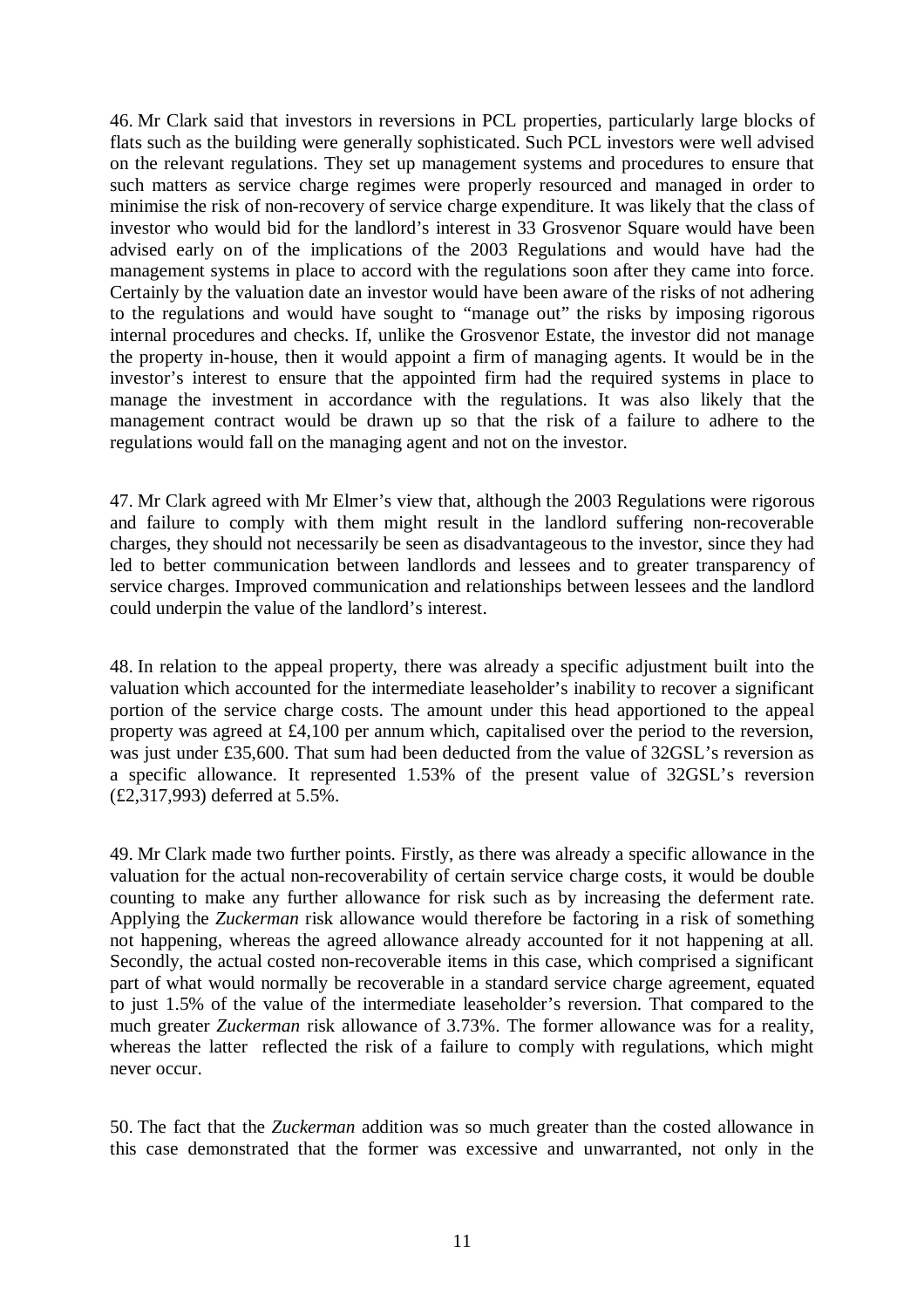circumstances of this case but for PCL flats generally, given the expectation that blocks of high class flats in PCL would be well managed.

51. Mr Clark produced a supplementary report dated 14 June 2013, in which he commented on the valuation implication of the Supreme Court's judgment in *Daejan*. In the light of that judgment he considered that the risk profile for landlords which had formed the basis of the decisions in *Zuckerman* and *Yeats* had changed considerably. Although a landlord might well have to bear the tenants' costs of challenging a landlord's application for dispensation, the risk to the landlord had reduced to that of not being able to recover the margin between the costs he believed the tenants should pay for the works proposed and a reasonable assessment of the extent and cost of those works. Provided the works proposed, or for which the tenants were being billed, were justified and properly costed by the landlord, the margin for which the landlord was at risk would be quite small, even if the tenants could substantiate some prejudice, for which the factual burden of proof would fall on them.

52. Moreover, for the purposes of the valuation under Schedule 13 paragraph 3 for competent landlords and paragraph 8 for intermediate landlords (or the corresponding paragraphs 3 and 7 of Schedule 6), the hypothetical purchaser could be assumed to be acting rationally and prudently when acquiring the landlord's interest. It would be inconsistent with such an approach if the hypothetical purchaser did not also act rationally and prudently in his management of the building. Mr Clark considered that this would include obtaining accurate specifications and cost estimates for any works that were proposed to be undertaken to the building, as well as acting prudently in the consultation process.

53. Mr Clark therefore considered that, although landlords of flats remained at risk, the level of risk was adequately covered by the existing uplift of 0.25% in the deferment rate that had been established in *Sportelli*.

## **Relevant case law**

54. In *Sportelli* the conclusions of the Tribunal (George Bartlett QC, President, HH Judge Michael Rich QC and P R Francis FRICS) as to the adjustment to be made to the generic deferment rate of 4.75% for houses to reflect the difference between houses and flats were as follows:

"[95] In *Arbib*, the adjustment of 0.25% was intended to reflect both the greater management problems associated with flats and the possibility that there might be a better prospect of growth in the house as opposed to the flat market. As to the second of these factors, we accept Mr Clark's view that any disparity between growth rates for houses and flats is likely to even out over the longer term. We think, however, that an adjustment needs to be made to reflect the management problems, although we do not consider it appropriate to differentiate between flats that are the subject of headleases and those that are not. Nor do we think that the management concerns are necessarily so much less for a single flat than for a block to warrant a different adjustment. Even where flats are efficiently managed, service charge and repairs problems inevitably occur, and the management exercise in itself is, we feel, sufficiently more complex to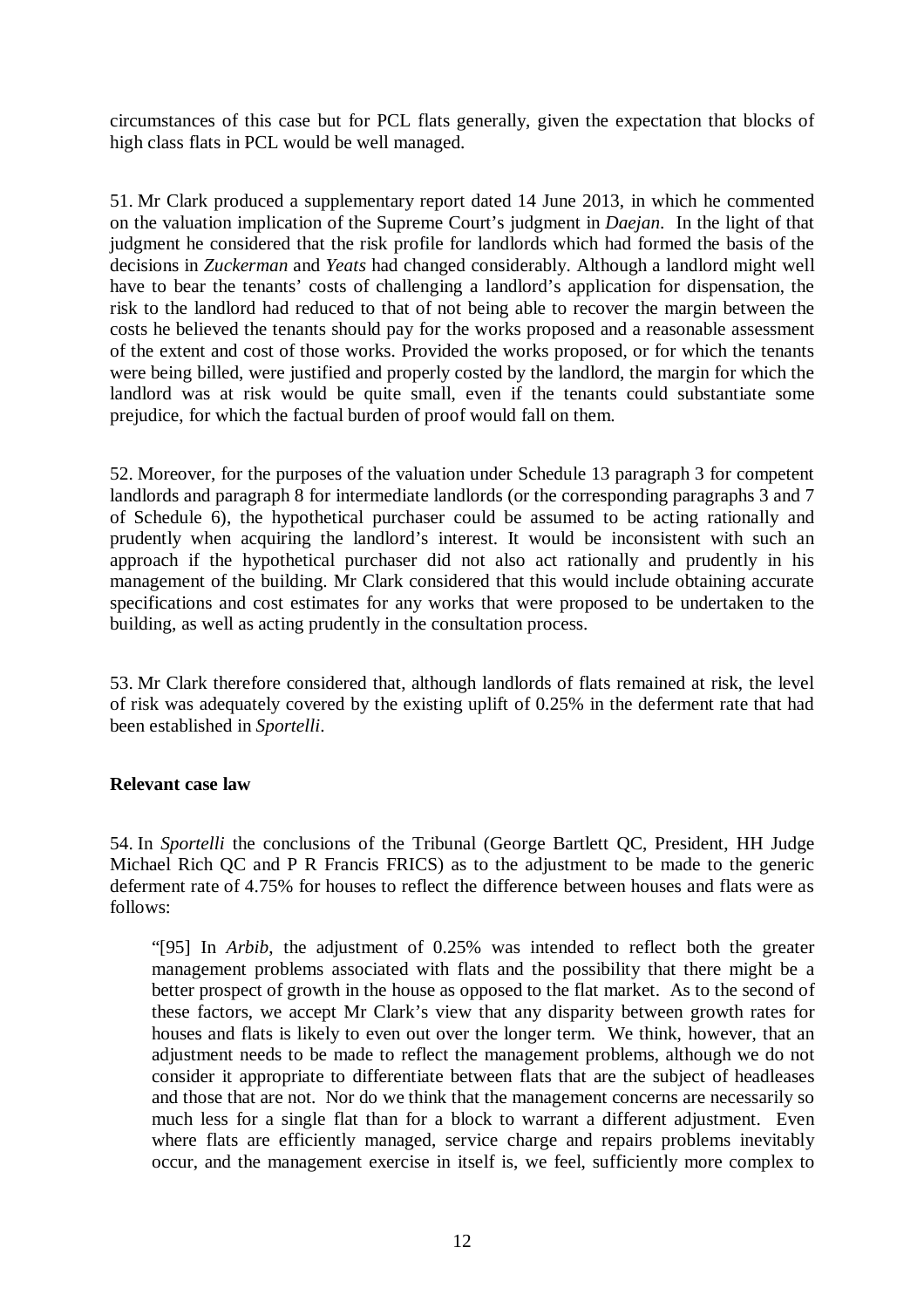warrant a generalised 0.25% addition for flats. We do not consider that any fine-tuning below this percentage is justified.

[96] Because what we are considering is a long-term investment, it is the prospect of management problems arising during the course of the tenancy that is the important consideration rather than the state of affairs at the time of valuation. Our view is that the potential for problems to arise is inherent in all leases and that standard adjustment is therefore appropriate. We do not rule out the possibility that there could be a case for an additional allowance where exceptional difficulties are in prospect, but this would need to be the subject of compelling evidence."

55. In the Court of Appeal judgment in *Sportelli [2008]* 1WLR 2142 Carnwath LJ said (para 102):

"The tribunal's later comments on the significance of their guidance do not distinguish in terms between the PCL area and other parts of London or the country. However, there must in my view be an implicit distinction. The issues within the PCL were fully examined in a fully contested dispute between directly interested parties. The same cannot be said in respect of other areas. The judgment that the same deferment rate should apply outside the PCL area was made, and could only be made, on the evidence then available. That must leave the way open to the possibility of further evidence being called by other parties in other cases directly concerned with different areas. The deferment rate adopted by the tribunal will no doubt be the starting point; and their conclusions on the methodology, including the limitations of market evidence, are likely to remain valid. However, it is possible to envisage other evidence being called, for example, on issues relevant to the risk premium for residential property in different areas. That will be a matter for those advising future parties, and for the tribunals, to consider as such issues arise."

56. The Lands Tribunal decision in *Sportelli* was dated 15 September 2006 and the Court of Appeal judgment was handed down on 25 October 2007. The decision of the Upper Tribunal in *Zuckerman* was dated 18 November 2009. The Tribunal (N J Rose FRICS) followed Carnwath LJ's guidance in *Sportelli* in holding (para 41) that "the starting point when considering the appropriate deferment rate to be adopted in this appeal is the 5 per cent determined in *Sportelli* for flats in PCL." Its conclusions as to the allowance to be made for flats were as follows:

"[55] Mr Rutledge relied primarily on the introduction of the provisions of the 2002 Act to support his view that the risks to landlords of flats had increased since *Sportelli*. He had in mind in particular The Service Charges (Consultation Requirements) (England) Regulations 2003 (the 2003 Regulations), which imposed strict procedural requirements, failure to comply with which could leave landlords unable to recover a large proportion of the costs of repairs. Although these regulations had come into force nearly three years before the *Sportelli* hearing, the potential seriousness of their impact had become increasingly widely known and this had reduced the relative attraction of investments secured on blocks of flats. Mr Willson replied that there had not been any changes to legislation post *Sportelli* that would have made a difference. There was no reason why the impact in Birmingham should be different from PCL.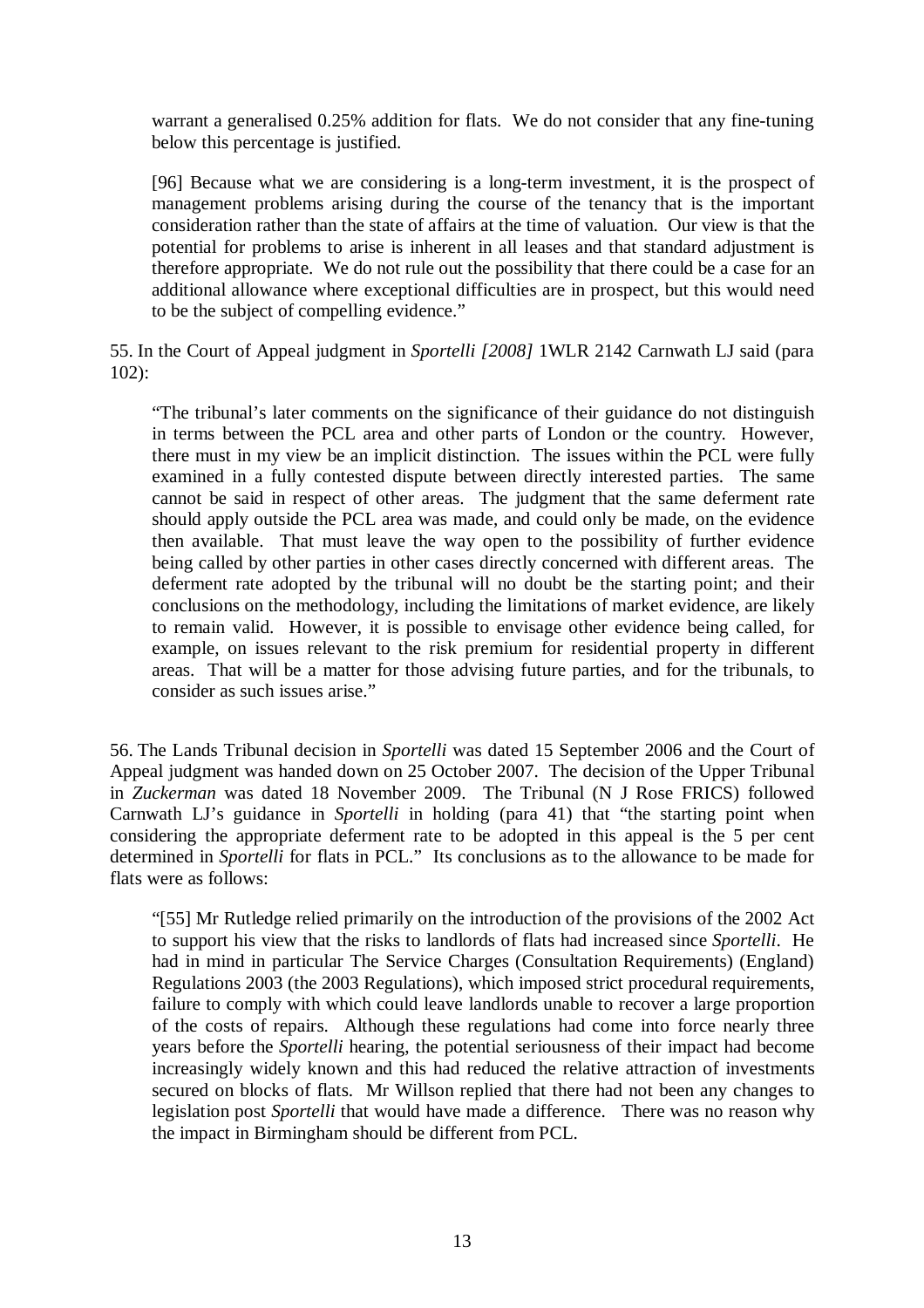[56] The provisions of the 2003 Regulations are potentially extremely serious for landlords (see the Lands Tribunal decision dated April 11, 2008 (George Bartlett QC, President and N J Rose FRICS) in *London Borough of Camden and The Leaseholders of 37 flats at 30-40 Grafton Way* (LRX/185/2006) Unreported June 30, 2008 Lands Tr). I accept Mr Rutledge's evidence that, although LVTs have only heard a limited number of service charge appeals relating to properties in Birmingham, there have been other examples of landlords of such properties agreeing to bear part of the cost of disputed items without the need for a tribunal hearing. The 2003 Regulations came into force on October 31, 2003. I am satisfied that by September 2007, the first date with which I am currently concerned, the market was more aware of the dangers posed by the regulations than was the case in *Sportelli*, where the properties fell to be valued between two and a quarter and three and three quarter years earlier. I conclude that, in the eleven cases with which I am currently concerned, investors would have required an addition of 0.5 per cent to reflect the greater management problems associated with flats than with houses. In reaching this conclusion, I have borne in mind that the subject flats are no longer subject to the original headlease. Had that headlease still been in existence, I would not have considered it appropriate to depart from the *Sportelli* uplift of 0.25 per cent."

57. This conclusion was the subject of detailed consideration by the Tribunal (HH Judge Huskinson and N J Rose FRICS) in *City & Country Properties Ltd v Yeats* dated 17 July 2012. The Tribunal said

"43. There is however a separate argument we must consider based upon *Zuckerman* and the finding there that by the valuation date relevant in that case (September 2007) the market was more aware of the dangers posed by the 2003 Regulations than was the case in *Sportelli*, where the properties fell to be valued substantially earlier. This led the Tribunal in *Zuckerman* to conclude that investors would have required an addition of 0.5% above the rate for houses (not merely 0.25% as applied in *Sportelli*) to reflect the greater management problems associated with flats than with houses. In summary the Tribunal was recognising in *Zuckerman* that the responsibility of ownership of a reversion on a block of flats (as compared to the ownership of a reversion upon a single dwelling house) is more burdensome than was recognised in *Sportelli*.

44. Upon this point Mr Sharp gave evidence as summarised above to the effect that the market had taken the 2003 Regulations in its stride and that now management was conducted along tramlines and that in fact management was now easier and more efficient than in 1982. However, whilst this may be Mr Sharp's personal experience, we accept the evidence of Mr Pridell that within the many applications made to leasehold valuation tribunals generally (and to this LVT in particular) there are a substantial number of cases where landlords and tenants are embroiled in service charge disputes regarding consultation under section 20 of the Landlord and Tenant Act 1985 as amended and the 2003 Regulations. Since the valuation dates in *Sportelli* the potentially draconian effect of the legislation has become more widely recognised. In paragraph 53 of its decision the LVT drew attention to the decision of the Lands Tribunal in *Daejan v Benson*, where the Tribunal made reference to:

"… the potential effects – draconian on the one side and a windfall on the other – are an intrinsic part of the legislative scheme."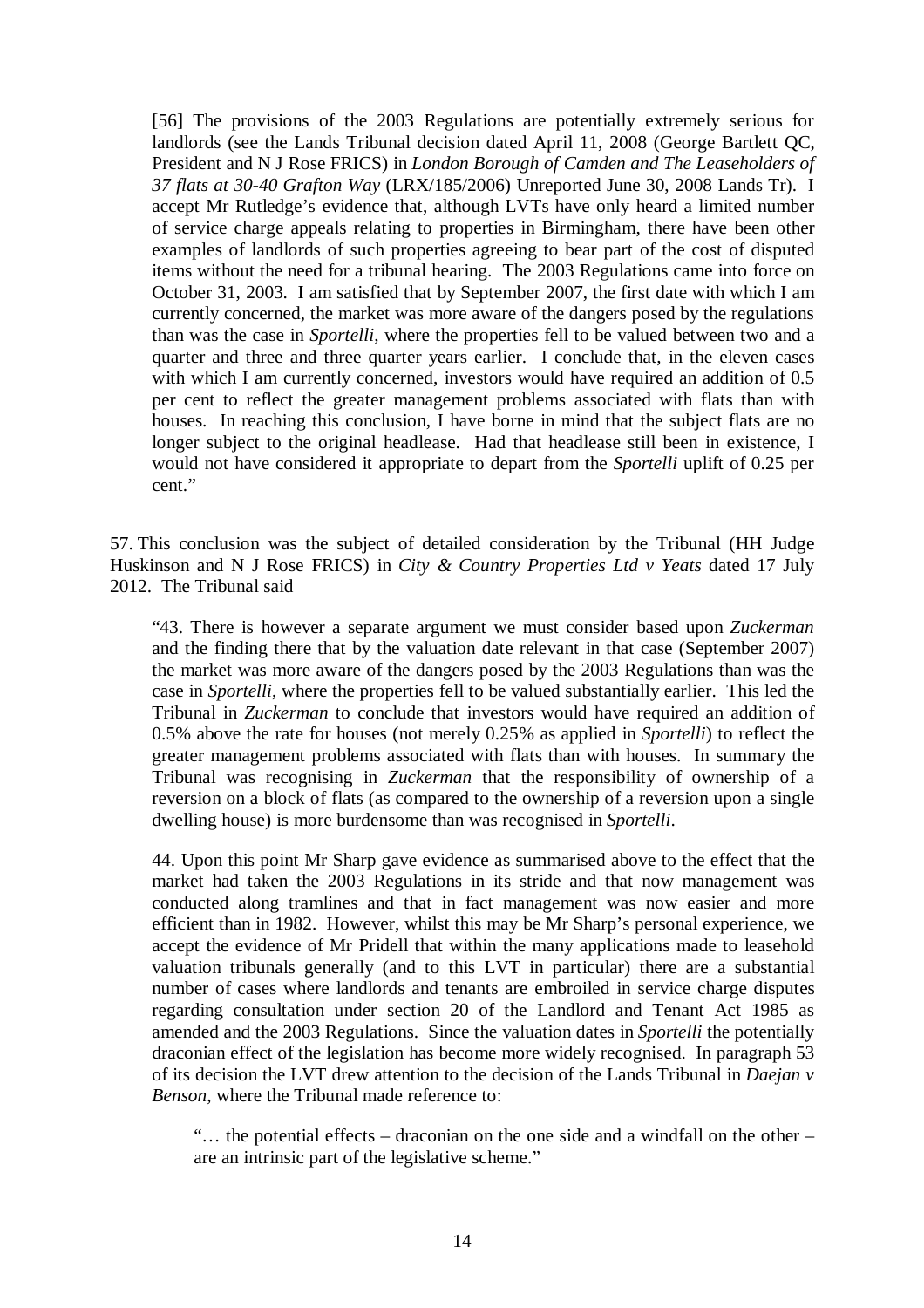This decision (a decision of the Tribunal whose constitution included the Senior President and which was subsequently upheld in the Court of Appeal) was given in November 2009, i.e. some four months before the valuation date in the present case. (Permission has been granted for a further appeal to the Supreme Court).

45. In our judgment those investing in freehold reversions upon flats would as at the valuation date have had a raised concern about possible management problems during the course of the tenancy, i.e. raised above the level of concern recognised in *Sportelli*. This raised level of concern would have arisen from the 2003 Regulations and from their subsequent interpretation and application especially in a case such as *Daejan v Benson*. This raised concern would have led a hypothetical purchaser of a freehold reversion upon flats to adjust the 4.75% deferment rate (i.e. the *Sportelli* rate for houses) in accordance with the analysis in the following paragraph.

46. We consider that the adjustment to be made to the deferment rate (i.e. an adjustment above the 4.75% deferment rate in respect of reversions upon houses) in order to allow for the management risk attendant upon reversions upon flats is as follows:

(1) There should be an addition of 0.25% (whether or not a head lease exists) as allowed for in *Sportelli*. This 0.25% is a reflection of the fact that a purchaser of a reversion would require an uplift in the deferment rate to reflect the lack of certainty that the purchaser would not become involved with any management problems. Certainty exists where the reversion is upon a dwelling house, but it does not exist where a reversion is upon flat(s).

(2) There should be an addition of a further 0.25% to the deferment rate to reflect the potential actual burden of management (taking into consideration the 2003 Regulations) which will fall upon the purchaser or which may in the future fall on the purchaser during the course of the lease. We consider the analysis in *Zuckerman*, as summarised in para 43 above, to be correct.

(3) However if there exists clear evidence showing that the purchaser of the freehold reversion would realise, upon the facts of the particular case, that it was extremely improbable that, as freeholder, it would ever become burdened with any responsibility of management, then this evidence may well be sufficient to displace this additional 0.25% (such that only the extra 0.25% as allowed in *Sportelli* should be added)."

58. The leading judgment of the Supreme Court in *Daejan* was given by Lord Neuberger. He summarised the issues at para 38 as follows:

"(i) The proper approach to be adopted on an application under section 20ZA(i) to dispense with compliance with the requirements; (ii) Whether the decision on such an application must be binary, or whether the LVT can grant a section  $20(1)(b)$ dispensation on terms; (iii) The approach to be adopted when prejudice is alleged by tenants owing to the landlord's failure to comply with the requirements."

Lord Neuberger analysed each of these issues in detail, but in summary he concluded that the LVT should be proportionate in its treatment of dispensation applications, that such applications can be granted by the LVT "on terms" and that, to the extent that the tenants have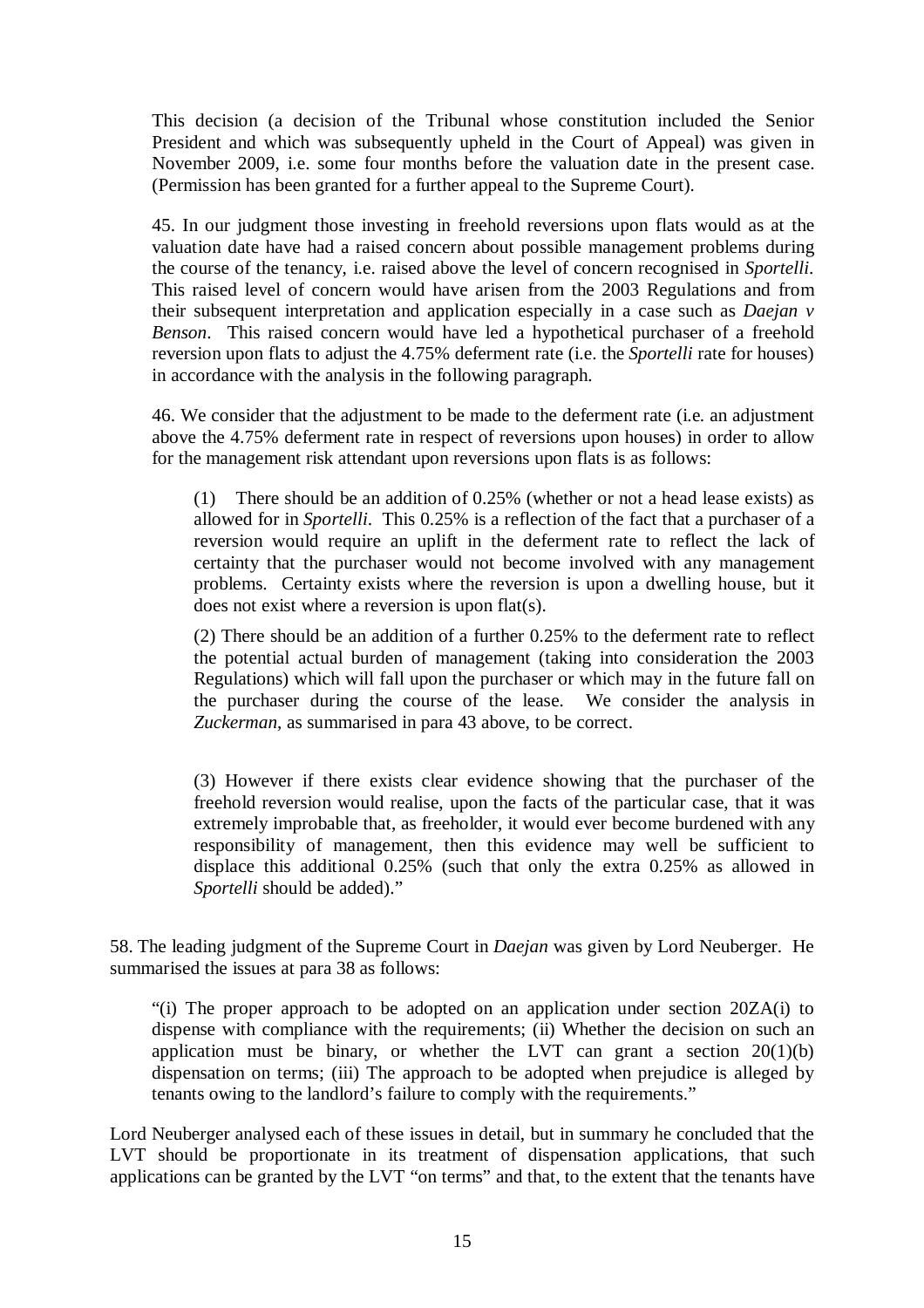suffered prejudice, the outcome should be that they should be put in the same position as if the requirements had been satisfied. At para 74 of the judgment in the section headed "Overview of the analysis so far", Lord Neuberger said:

"74 All in all, it appears to me that the conclusions which I have reached, taken together, will result in (i) the power to dispense with the requirements being exercised in a proportionate way consistent with their purpose, and (ii) a fair balance between (a) ensuring that tenants do not receive a windfall because the power is exercised too sparingly and (b) ensuring that landlords are not cavalier, or worse, about adhering to the requirements because the power is exercised too loosely."

59. At para 73 he outlined the type of terms which the LVT would impose on the landlord in return for granting dispensation, such that the outcome would not be too favourable to the landlord:

"I have in mind that the landlord would have (i) to pay its own costs of making and pursuing an application to the LVT for a section  $20(1)(b)$  dispensation, (ii) to pay the tenants' reasonable costs in connection of investigating and challenging that application, (iii) to accord the tenants a reduction to compensate fully for any relevant prejudice, knowing that the LVT will adopt a sympathetic (albeit not unrealistically sympathetic) attitude to the tenants on that issue."

60. The outcome of the *Daejan* judgment was that, by a majority of three to two (Lord Clarke and Lord Sumption agreeing, Lord Hope and Lord Wilson dissenting), the Justices found in favour of the appellant landlord to the effect that it was granted dispensation, with the respondent lessees' aggregate liability to pay for the works to be reduced from just under £280,000 by the £50,000 which the landlord had offered, plus the lessees' reasonable costs insofar as they reasonably contested the claim for dispensation and reasonably canvassed any relevant prejudice which they might suffer. So far as the landlord was concerned, that was a very considerable improvement on the position without a dispensation, in which case it would have been entitled to total service charges of £1,250.

## **The consultation regulations**

61. As originally enacted, section 20(1) of the Landlord and Tenant Act 1985 provided as follows:

## "**Limitation of service charges: estimates and consultation**

 $20. - (1)$  Where relevant costs incurred on the carrying out of works on a building exceed the limit specified in subsection (2), the excess shall not be taken into account in determining the amount of a service charge unless –

- (a) the requirements of subsection (3) as to estimates and consultation have been complied with, or
- (b) those requirements have been dispensed with by the court in accordance with subsection (5): and the amount payable shall be limited accordingly.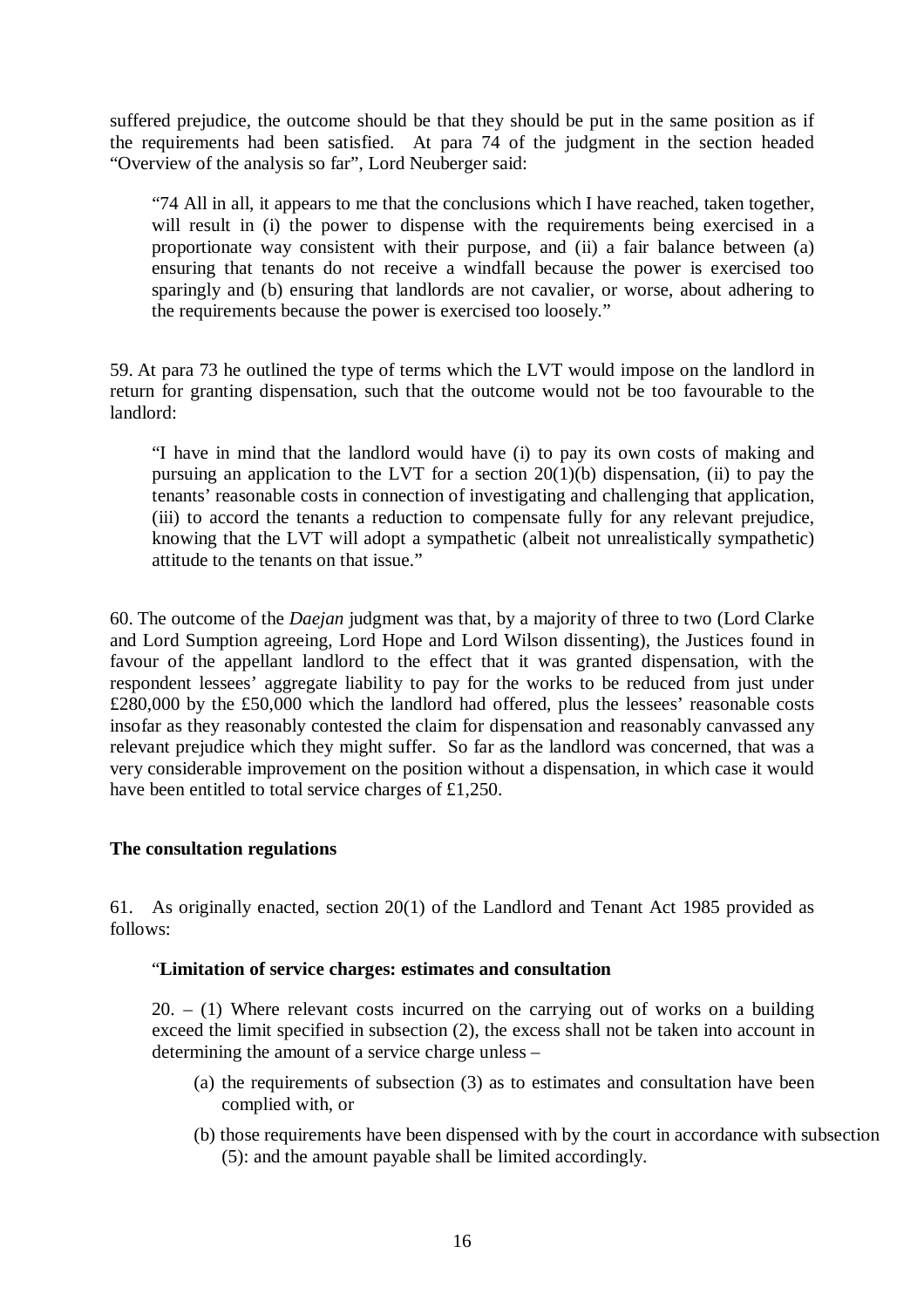- (2) The limit is whichever is the greater of  $-$ 
	- (a) £25, or such other amount as may be prescribed by order of the Secretary of State, multiplied by the number of flats in the building, or
	- (b) £500, or such other amount as may be so prescribed.
- (3) The requirements are:-
	- (a) At least two estimates for the works shall be obtained, one of them from a person wholly unconnected with the landlord.
	- (b) A notice accompanied by a copy of the estimates shall be given to each of the tenants concerned or shall be displayed in the buildings so as to be likely to come to the notice of all those tenants; and, if there is a recognised tenants' association for the building, the notice and copy of the estimates shall also be given to the secretary of the association.
	- (c) The notice shall describe the works to be carried out and invite observations on them and on the estimates and shall state the name and the address in the United Kingdom of the person to whom the observations may be sent and the date by which they are to be received.
	- (d) The date stated in the notice shall not be earlier than one month after the date on which the notice is given or displayed as required by paragraph (b).
	- (e) The landlord shall have regard to any observations received in pursuance of the notice; and unless the works are urgently required they shall not be begun earlier than the date specified in the notice.
- (4) For the purposes of subsection (3) the tenants concerned are all the landlord's tenants of flats in the building by whom a service charge is payable to which the costs of the proposed works are relevant.
- (5) In proceedings relating to a service charge the court may, if satisfied that the landlord acted reasonably, dispense with all or any of the requirements of subsection  $(3)$ …"

62. The limits in section 20(2) were doubled with effect from 1 September 1988 by The Service Charge (Estimates and Consultation) Order 1988.

63. The Commonhold and Leasehold Reform Act 2002 substituted the following new section 20 with effect from 31 October 2003 in England:

## "**20 Limitation of service charges: consultation requirements**

(1) Where this section applies to any qualifying works or qualifying long term agreement, the relevant contributions of tenants are limited in accordance with subsection (6) or (7) (or both) unless the consultation requirements have been either –

(a) complied with in relation to the works or agreement, or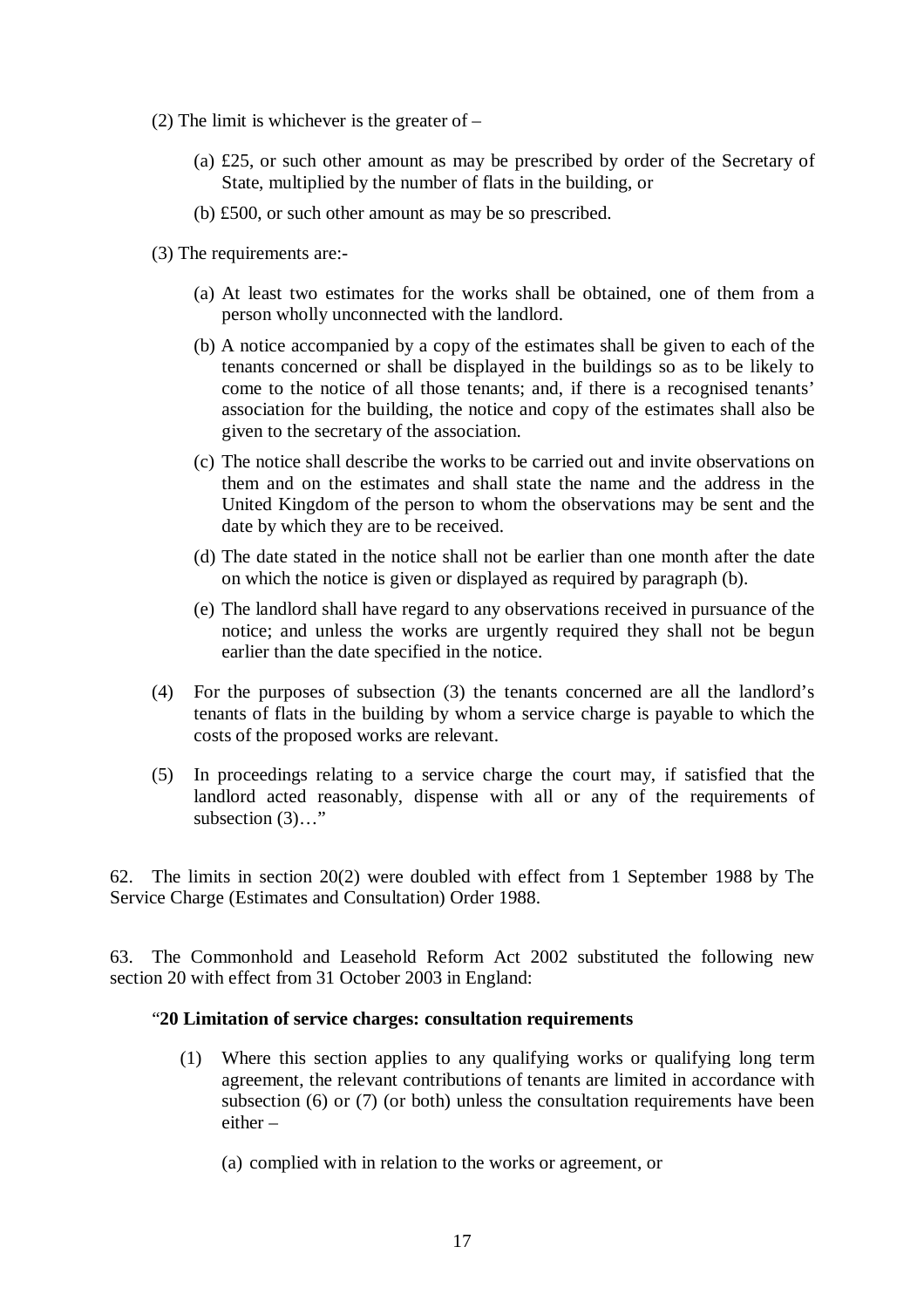- (b) dispensed with in relation to the works or agreement by (or on appeal from) a leasehold valuation tribunal.
- (2) In this section "relevant contribution", in relation to a tenant and any works or agreement, is the amount which he may be required under the terms of his lease to contribute (by the payment of service charges) to relevant costs incurred on carrying out the works or under the agreement.
- (3) This section applies to qualifying works if relevant costs incurred on carrying out the works exceed an appropriate amount.
- (4) The Secretary of State may by regulations provide that this section applies to a qualifying long term agreement –
	- (a) if relevant costs incurred under the agreement exceed an appropriate amount, or
	- (b) if relevant costs incurred under the agreement during a period prescribed by the regulations exceed an appropriate amount.
- (5) An appropriate amount is an amount set by regulations made by the Secretary of State; and the regulations may make provision for either or both of the following to be an appropriate amount –
	- (a) an amount prescribed by, or determined in accordance with, the regulations, and
	- (b) an amount which results in the relevant contribution of any one or more tenants being an amount prescribed by, or determined in accordance with, the regulations.
- (6) Where an appropriate amount is set by virtue of paragraph (a) of subsection (5), the amount of the relevant costs incurred on carrying out the works or under the agreement which may be taken into account in determining the relevant contributions of tenants is limited to the appropriate amount.
- (7) Where an appropriate amount is set by virtue of paragraph (b) of that subsection, the amount of the relevant contribution of the tenant, or each of the tenants, whose relevant contribution would otherwise exceed the amount prescribed by, or determined in accordance with, the regulations is limited to the amount so prescribed or determined.

#### **20ZA Consultation requirements: supplementary**

- (1) Where an application is made to a leasehold valuation tribunal for a determination to dispense with all or any of the consultation requirements in relation to any qualifying works or qualifying long term agreement, the tribunal may make the determination if satisfied that it is reasonable to dispense with the requirements.
- (2) In section 20 and this section –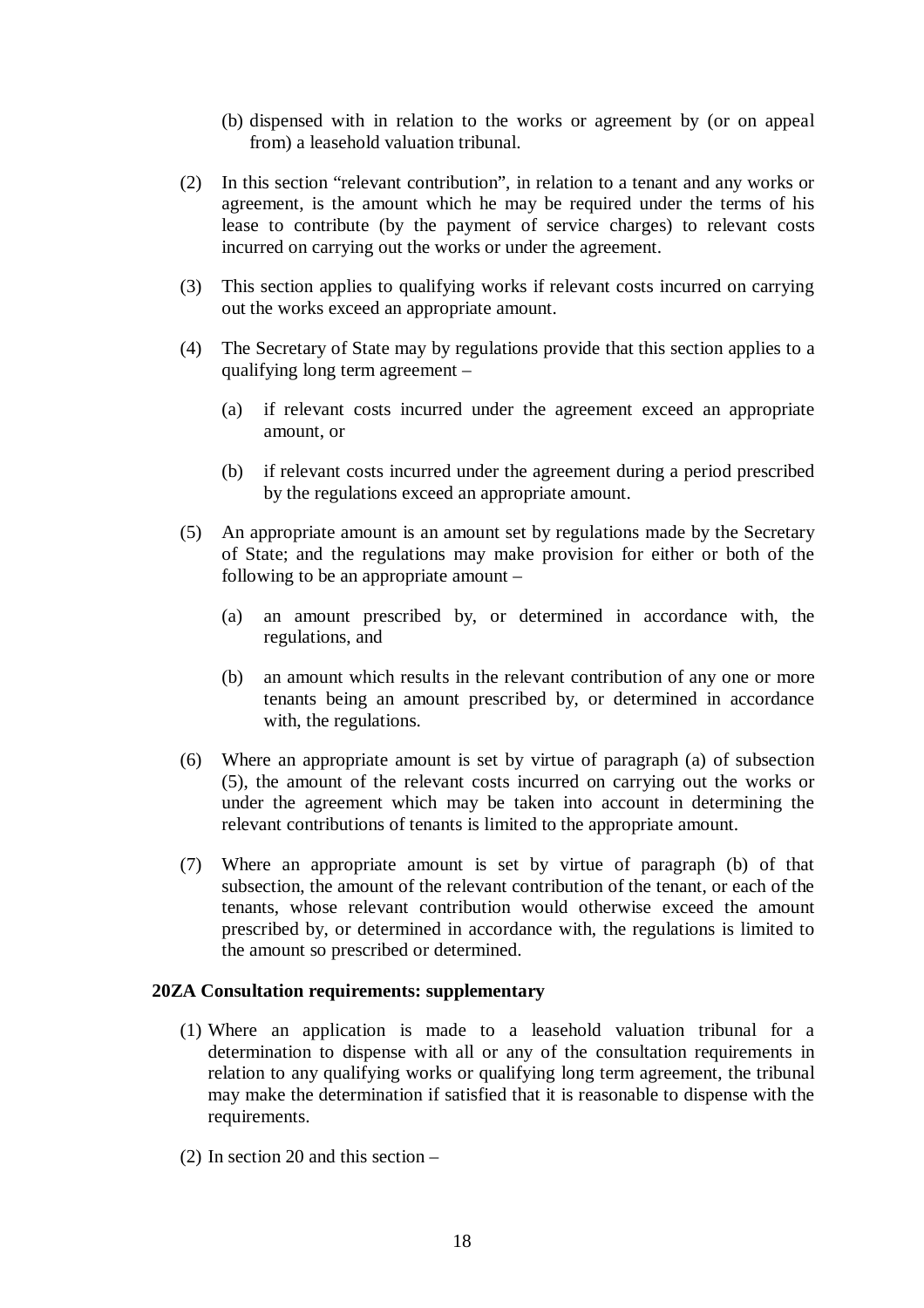"qualifying works" means works on a building or any other premises, and

"qualifying long term agreement" means (subject to sub-section (3)) an agreement entered into, by or on behalf of the landlord or a superior landlord, for a term of more than twelve months,

- (3) The Secretary of State may by regulations provide that an agreement is not a qualifying long term agreement –
	- (a) if it is an agreement of a description prescribed by the regulations, or
	- (b) in any circumstances so prescribed.
- (4) In section 20 and this section "the consultation requirements" means requirements prescribed by regulations made by the Secretary of State.
- (5) Regulations under subsection (4) may in particular include provision requiring the landlord –
	- (a) to provide details of proposed works or agreements to tenants or the recognised tenants' association representing them,
	- (b) to obtain estimates for proposed works or agreements,
	- (c) to invite tenants or the recognised tenants' association to propose the names of persons from whom the landlord should try to obtain other estimates,
	- (d) to have regard to observations made by tenants or the recognised tenants' association in relation to proposed works or agreements and estimates, and
	- (e) to give reasons in prescribed circumstances for carrying out works or entering into agreements.
- (6) Regulations under section 20 or this section
	- (a) may make provision generally or only in relation to specific cases, and
	- (b) may make different provision for different purposes.
- (7) Regulations under section 20 or this section shall be made by statutory instrument which shall be subject to annulment in pursuance of a resolution of either House of Parliament."

64. The Service Charge (Consultation Requirements) (England) Regulations 2003 came into force on 31 October 2003. Regulation 6 set the appropriate amount referred to in section 20(5) as a sum which results in the service charge contribution of any tenant to the cost of the relevant works being more than £250.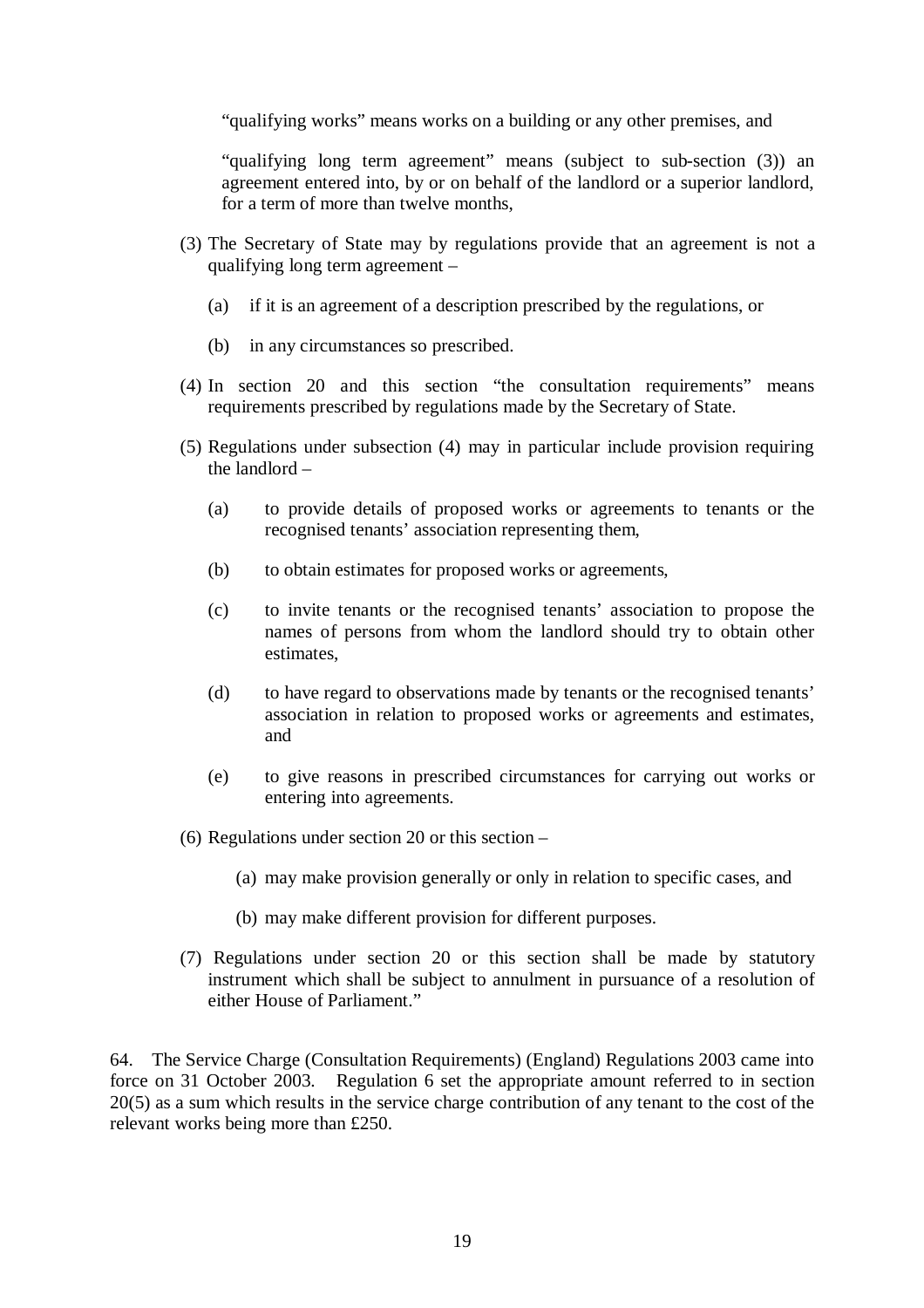65. Schedule 4, Part 2 of the 2003 Regulations applies, as in the case of the current appeal, to private landlords proposing to carry out qualifying works without a qualifying long term agreement. In *Daejan* (at para 12), the Supreme Court adopted the following four stage summary of those requirements:

## "*Stage 1: Notice of intention to do the works*

Notice must be given to each tenant and any tenants' association, describing the works, or saying where and when a description may be inspected, stating the reasons for the works, specifying where and when observations and nominations for possible contractors should be sent, allowing at least 30 days. The landlord must have regard to those observations.

## *Stage 2: Estimates*

The landlord must seek estimates for the works, including from any nominee identified by any tenants or the association.

## *Stage 3: Notices about estimates*

The landlord must issue a statement to tenants and the association, with two or more estimates, a summary of the observations, and its responses. Any nominee's estimate must be included. The statement must say where and when estimates may be inspected, and where and by whom observations can be sent, allowing at least 30 days. The landlord must have regard to such observations.

## *Stage 4: Notification of reasons*

Unless the chosen contractor is a nominee or submitted the lowest estimate, the landlord must, within 21 days of contracting, give a statement to each tenant and the association of its reasons, or specifying where and when such a statement may be inspected."

# **Discussion**

66. With one exception, all of the factors relied upon by Mr. Beckett in his evidence as justifying the *Zuckerman addition* were in existence and, if they had been thought to have any significance in valuation terms, would have been taken into account by the Tribunal when it decided in *Sportelli* that there was a need to make 0.25% uplift to the generic deferment rate of 4.75% for houses to reflect the more complex management problems that were associated with flats.

67. The one exception was not the existence of the 2003 Regulations, which had come into force prior to all of the relevant valuation dates (the earliest of which was 22 December 2003, and the latest of which was 7 July 2005) in the conjoined appeals that were heard by the Tribunal in *Sportelli*. It was the fact that, as the Tribunal concluded in paragraph 56 of its decision in *Zuckerman*, by September 2007 the market had become -

"more aware of the dangers posed by the regulations than was the case in *Sportelli* where the properties fell to be valued between two and a quarter and three and three quarter years earlier."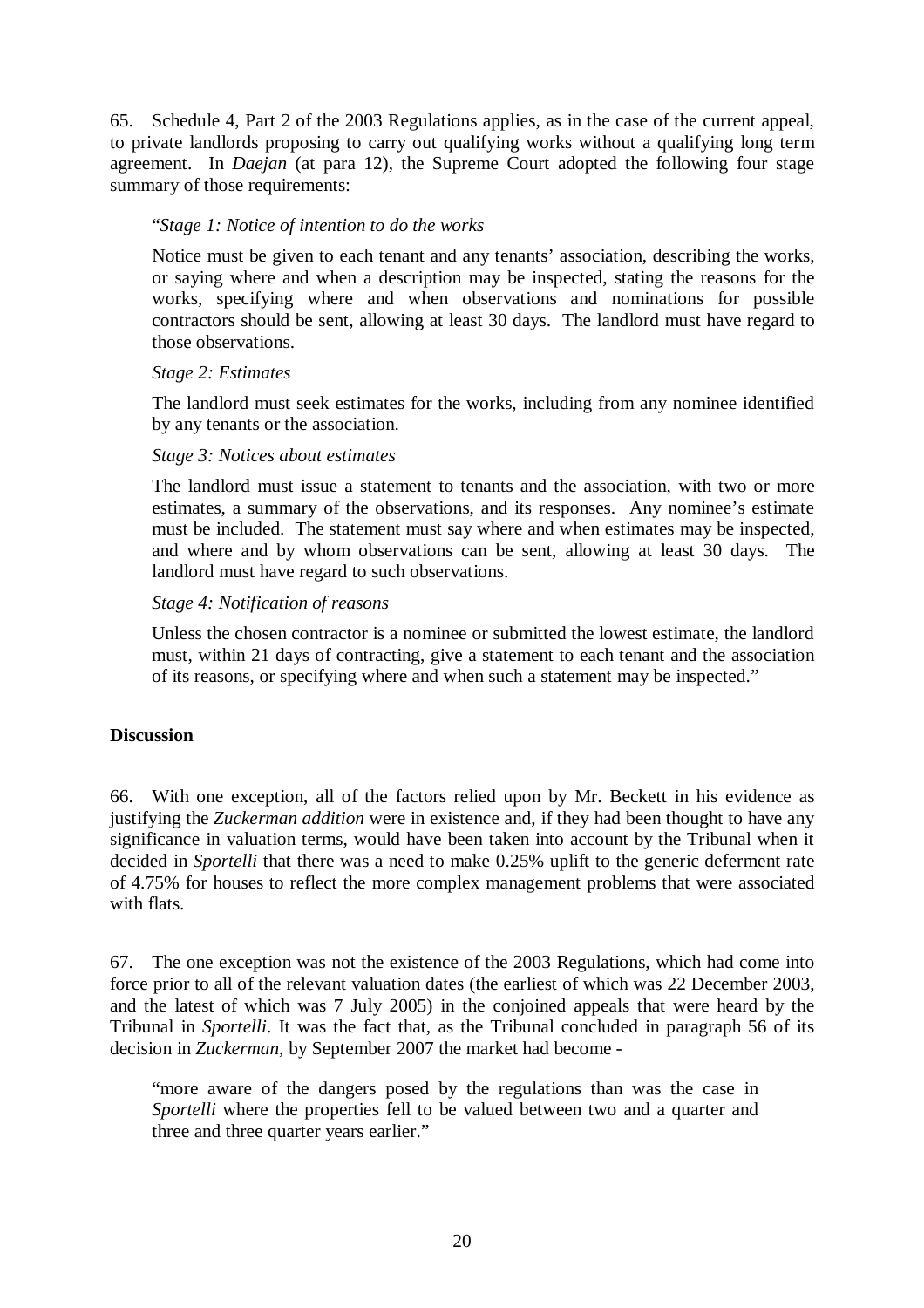68. The market's awareness in 2007 that the 2003 Regulations posed dangers for landlords of flats did not, in the Tribunal's view in *Zuckerman*, stem from the fact that the consultation regime under the regulations was more elaborate and prescriptive than the consultation requirements in the original section 20 of the 1985 Act. It stemmed from the fact that, on the law as it was then understood to be, a failure to comply with the strict procedural requirements imposed by the 2003 Regulations "could leave landlords unable to recover a large proportion of the costs of repairs": see paragraph 55 of *Zuckerman*. In paragraph 56 of *Zuckerman* the Tribunal illustrated the "potentially extremely serious" consequences for landlords of failure to comply with the 2003 Regulations by reference to the 2008 decision of the Lands Tribunal in the *Camden* case, in which the landlord had been unable to recover service charges amounting to some £495,000.

69. That it was the market's awareness post *Sportelli* of the potential severity of the consequences for the landlord of a failure to comply with the 2003 Regulations, rather than a perception that compliance with the regulations was unduly difficult, that was the basis for the additional 0.25% management allowance in *Zuckerman* is confirmed by the Tribunal's decision in *Yeats*. Endorsing the approach in *Zuckerman*, the Tribunal said in paragraph 44 of its decision in *Yeats*:

"Since the valuation dates in *Sportelli* the potentially draconian effect of the legislation has become more widely recognised. In paragraph 53 of its decision the LVT drew attention to the decision of the Lands Tribunal in *Daejan v Benson*, where the Tribunal made reference to:

… the potential effects – draconian on the one side and a windfall on the other – are an intrinsic part of the legislative scheme."

In paragraph 45, the Tribunal concluded that the level of concern about possible management problems during the course of a tenancy that had been recognised in *Sportelli* had been raised, not simply by the coming into force of the 2003 Regulations, but by the "subsequent interpretation and application" of the regulations, "especially in a case such as *Daejan v Benson*."

70. The Supreme Court's decision in *Daejan v Benson* has removed the basis on which the Tribunal reached the conclusion in *Zuckerman* and *Yeats* that post *Sportelli* there was a raised level of concern about possible management problems which would be reflected in the market. The potential effects of the legislation for the landlord of an efficiently managed block of flats are no longer "draconian".

71. Mr. Beckett acknowledged that his firm's reluctance to accept instructions to manage owner occupied flats meant that his experience of such management was limited. His perception that it was extremely difficult to comply with the requirements of the 2003 Regulations may well be due in large part to his own lack of experience in management. We preferred the evidence of Mr. Elmer, who has considerable experience of operating the 2003 Regulations in practice, that provided proper procedures were put in place, compliance with the 2003 Regulations was straightforward (paragraph 41 above). We also accepted his evidence that in well-managed blocks of flats the more prescriptive requirements in the